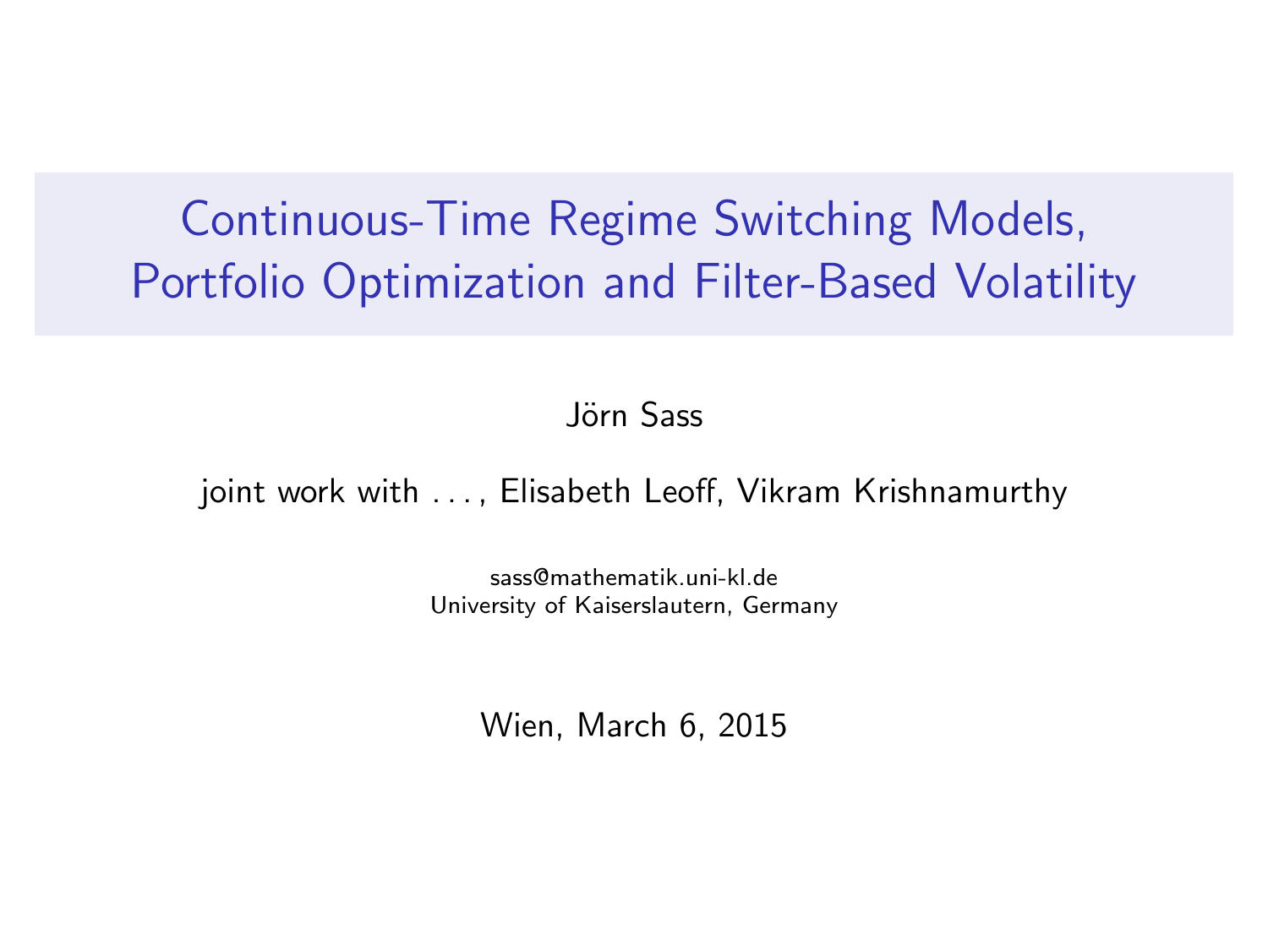# Regime switching, portfolio optimization, filter-based volatility

- **Markov switching and hidden Markov models (MSMs and HMMs)**
- **Partial information and filtering**
- **Portfolio optimization**
- Continuous versus discrete time
- <span id="page-1-0"></span>■ HMMs with non-constant volatility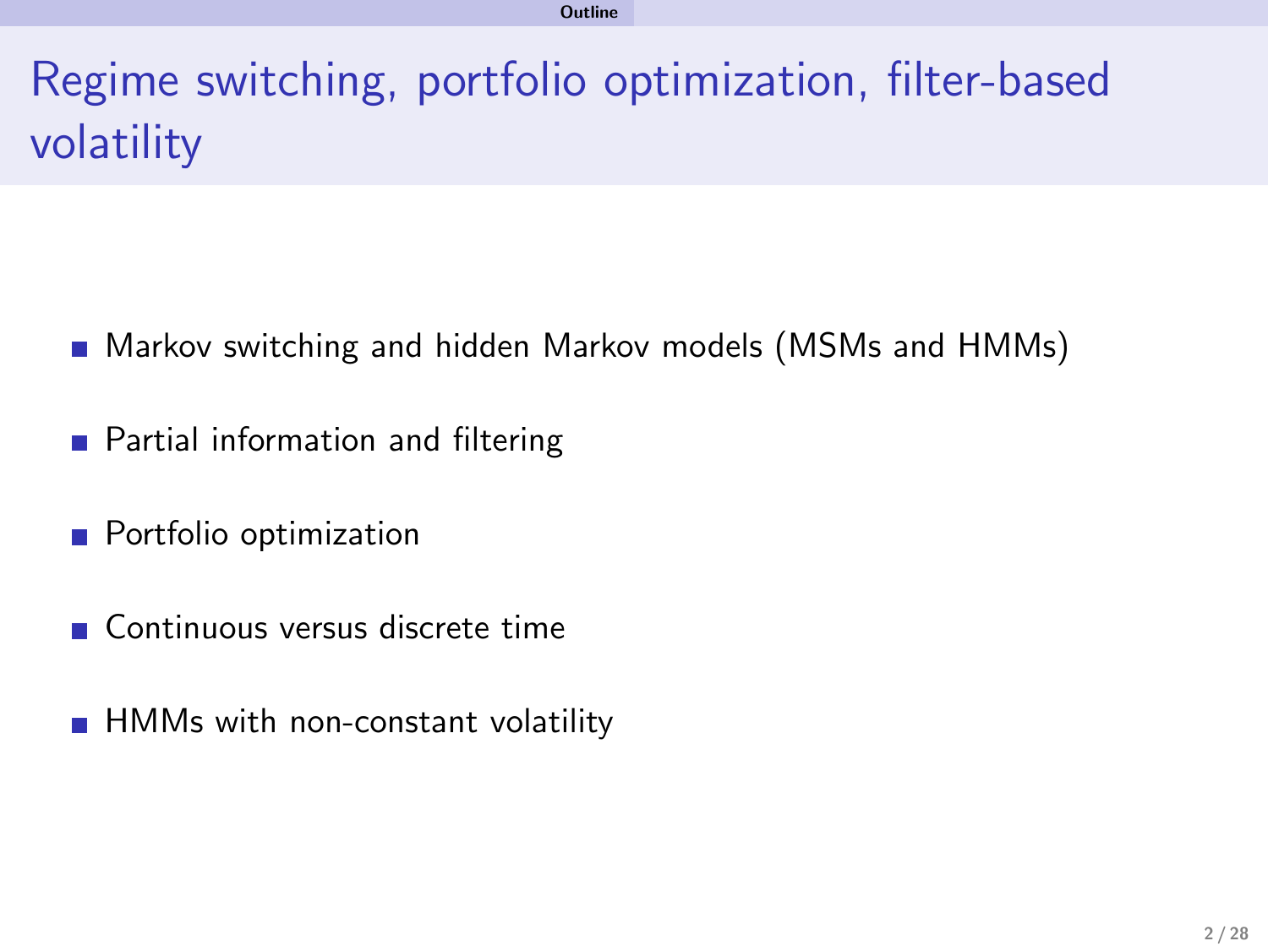<span id="page-2-0"></span>**Markov switching and hidden Markov models (MSMs and HMMs)**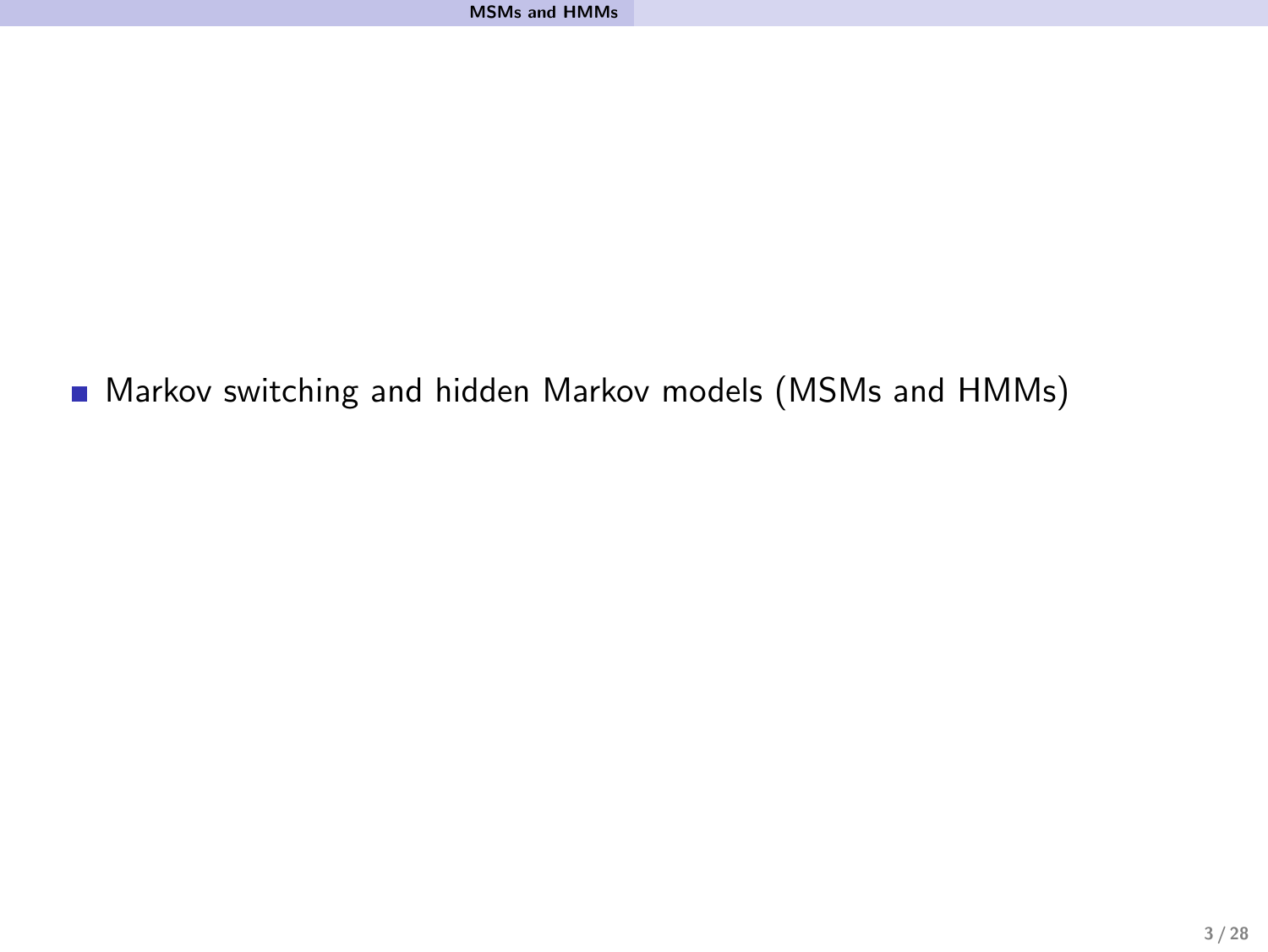# A continuous-time Markov switching model (MSM)

Observation process  $R=(R_t)_{t\in[0,\mathcal{T}]},$  e.g. stock returns,

$$
R_t = \int_0^t \mu_s \, ds + \int_0^t \sigma_s \, dW_s
$$

Drift  $\mu_t = b^{\top} Y_t = \sum b_i Y_t^i$ ,  $b \in \mathbb{R}^d$ , and volatility  $\sigma_t = a^{\top} Y_t$ ,  $a \in \mathbb{R}_{>0}^d$ 

- $Y = (Y_t)_{t \in [0, T]}$  continuous-time Markov chain with states  $\{e_1, \ldots, e_d\}$
- $\blacksquare$  W standard Brownian motion, independent of Y
- Jumps are governed by rate matrix  $Q \in \mathbb{R}^{d \times d}$ 
	- Diagonal: Exponential rate of leaving state  $e_k$ ,

<span id="page-3-0"></span>
$$
\lambda_k=-Q_{kk}=\sum_{l\neq k}Q_{kl}<\infty
$$

**Conditional transition probability:** 

$$
P(Y_t = e_l | Y_{t-} = e_k, Y_t \neq Y_{t-}) = Q_{kl}/\lambda_k
$$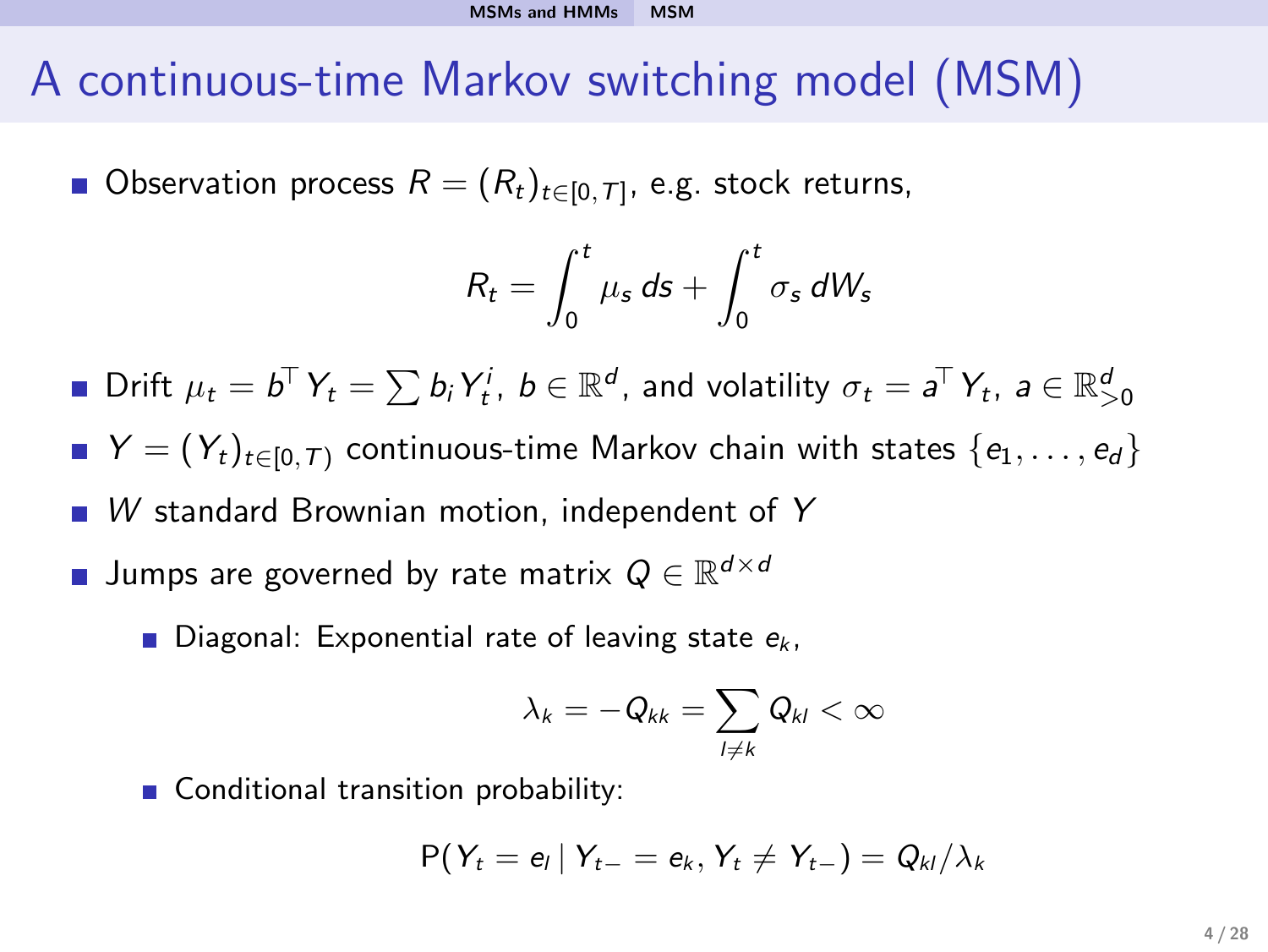# Example: Simulated data

<span id="page-4-0"></span>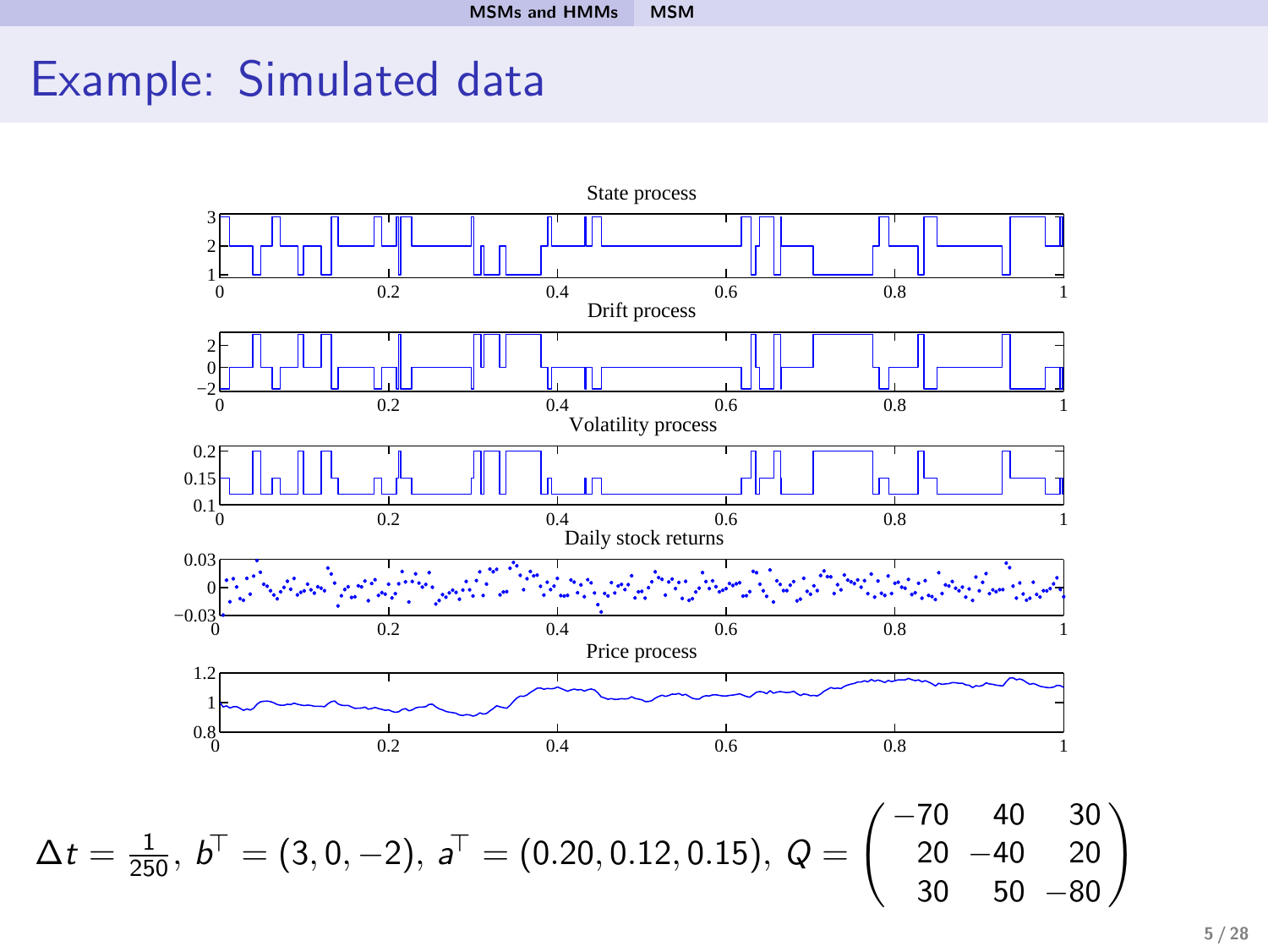# Exmple: Daily returns of stock indices



<span id="page-5-0"></span>Figure: Daily returns over 10 years for S&P 500, IPC, MerVal, Bovespa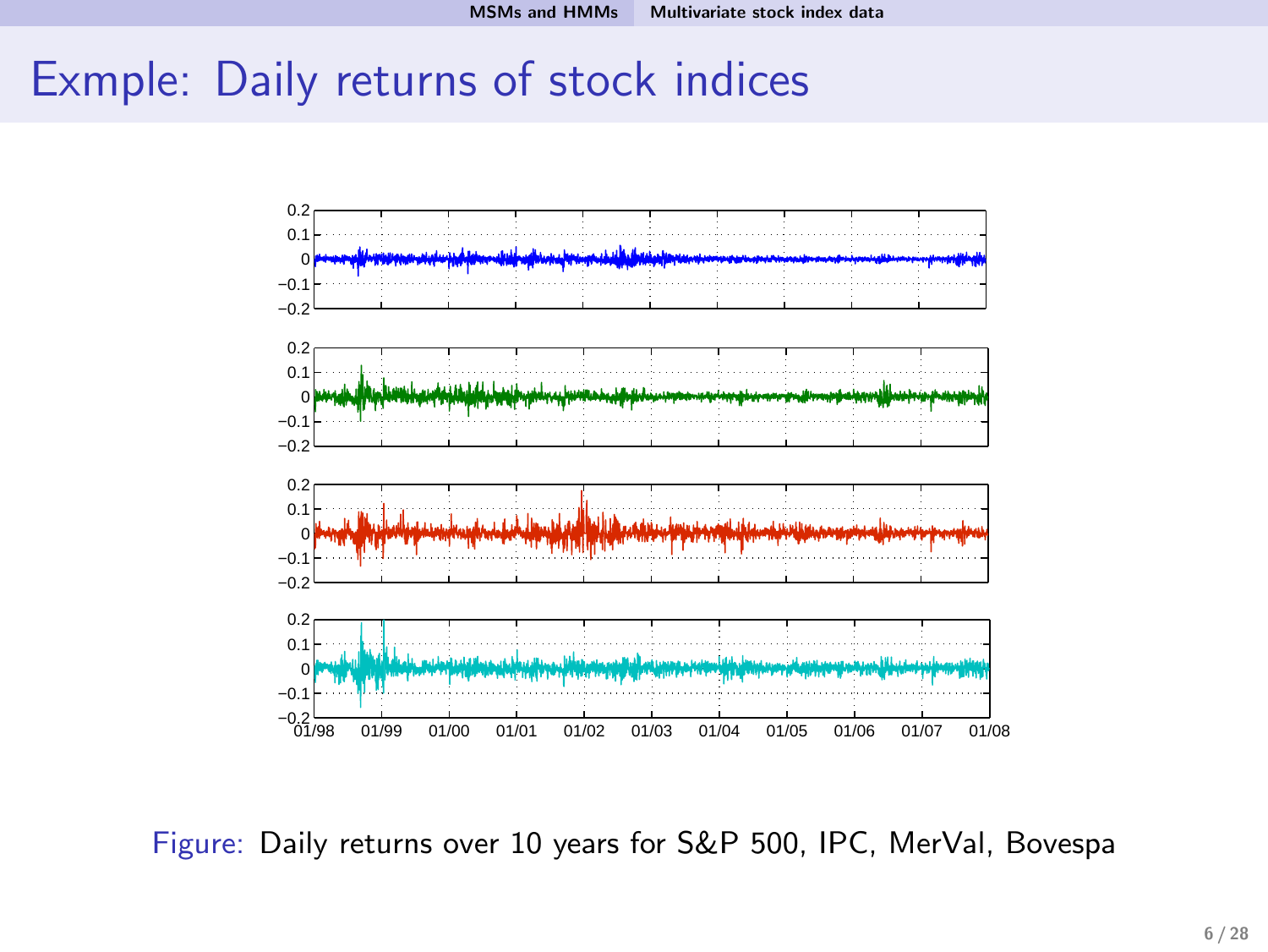# Estimation of state probabilities



<span id="page-6-0"></span>State probabilities for states 1 to 4

Estimation by MCMC methods in Hahn/Frühwirth-Schnatter/S. (2010)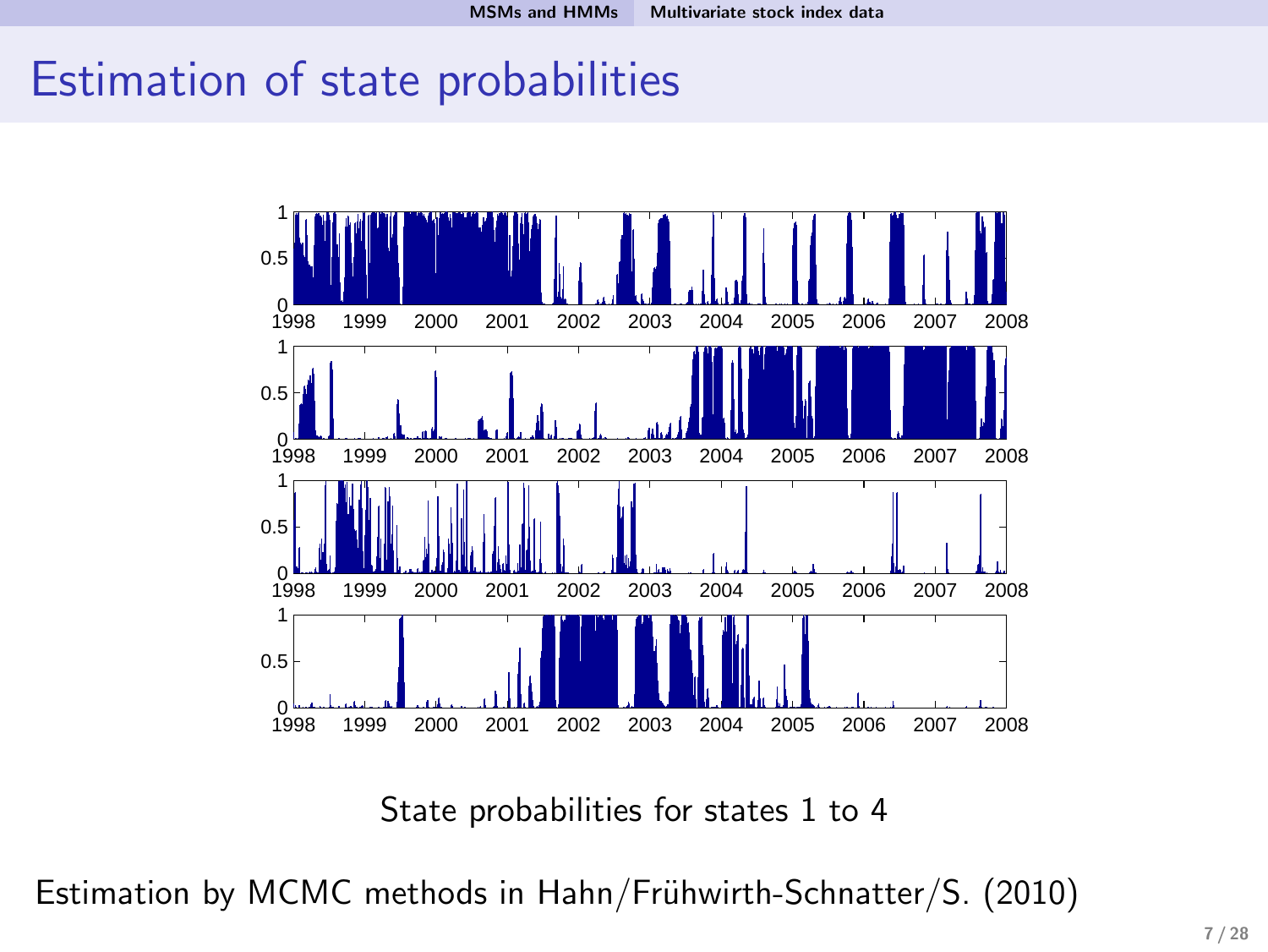# Properties, motivation of MSM, HMM

- Properties, see Rydén/Teräsvirta/Åsbrink (1998), Timmermann (2000):
	- Wide ranges for skewness, kurtosis, tails; leverage and volatility clustering
	- Negative: No jumps, decay of autocorrelation of  $|\Delta R|$ ,  $\Delta R^2$  too fast
- Interpretation:
	- State process models unobservable underlying economic variable
	- Rare jumps structural breaks, frequent jumps arrival of news
- **Many applications, e.g. in biophysics, finance, signal processing MSM** and HMM: Since

<span id="page-7-0"></span>
$$
[R]_t = \int_0^t \sigma_s^2 ds = \sum_{i=1}^d a_i^2 \int_0^t \mathbf{1}_{\{Y_s = e_i\}} ds,
$$

we distinguish

- **MSM** if  $a_i \neq a_j$  for all *i*, *i*.
- **HMM** if  $a_1 = \ldots = a_d$  (hidden Markov model).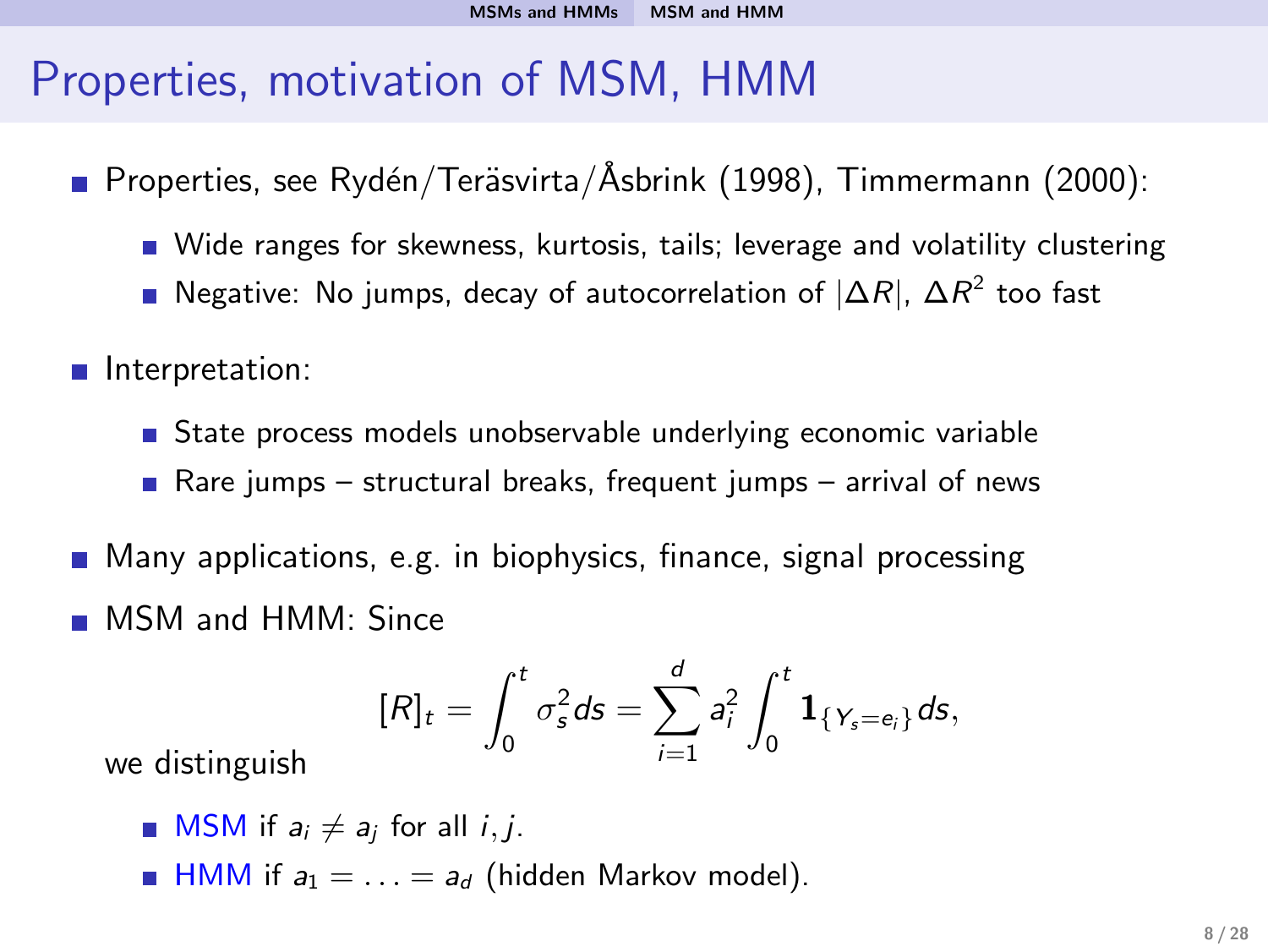<span id="page-8-0"></span>**Partial information and filtering**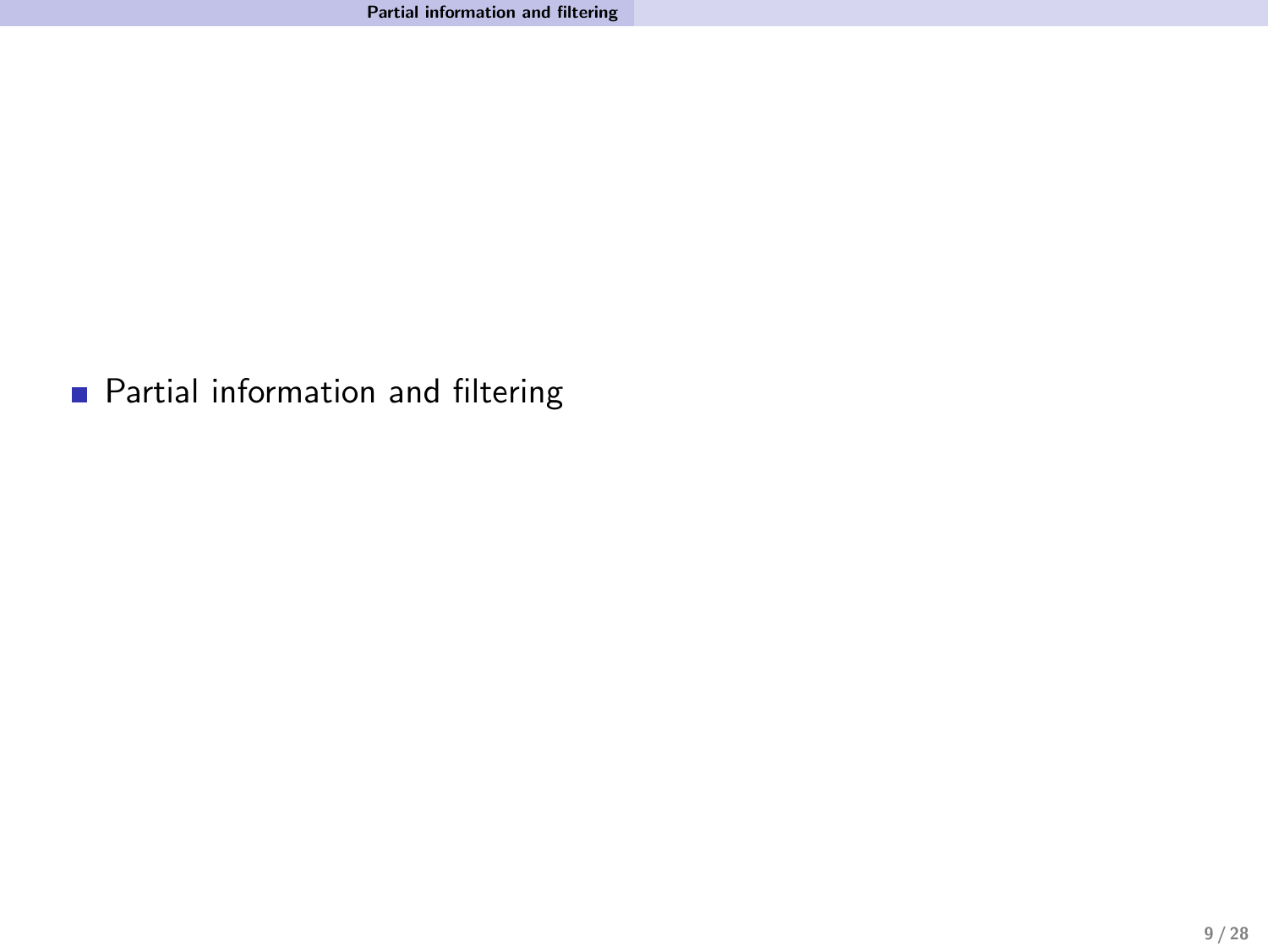# Partial information

**HMM** is MSM with  $a_1 = \ldots = a_d = \sigma$ . In the HMM we observe

$$
R_t = \int_0^t \mu_s \, ds + \sigma \, W_t, \quad \text{where} \quad \mu_s = b^\top Y_s.
$$

An investor observing R has partial information only, information at t is

<span id="page-9-0"></span>
$$
\mathcal{F}_t^R \subsetneq \mathcal{F}_t.
$$

Then, the best estimator for  $\mu_t$  is the filter

$$
\hat{\mu}_t = \mathrm{E}[\mu_t | \mathcal{F}_t^R] = \mathbf{b}^\top \mathrm{E}[\mathbf{Y}_t | \mathcal{F}_t^R] = \mathbf{b}^\top \hat{\mathbf{Y}}_t,
$$

where  $\hat{Y}_t = \mathrm{E}[Y_t \, | \, \mathcal{F}^R_t]$  is the Wonham filter for  $Y_t.$ 

- In the MSM with switching volatility  $\sigma_t = \mathsf{a}^\top\, Y_t, \; Y_t$  can in theory be observed via  $[R]_t$ . Thus there is no filtering problem in the MSM,  $\boldsymbol{Y}$  is not hidden!
- For time-discrete observations Y is hidden for both constant and switching  $\sigma$ .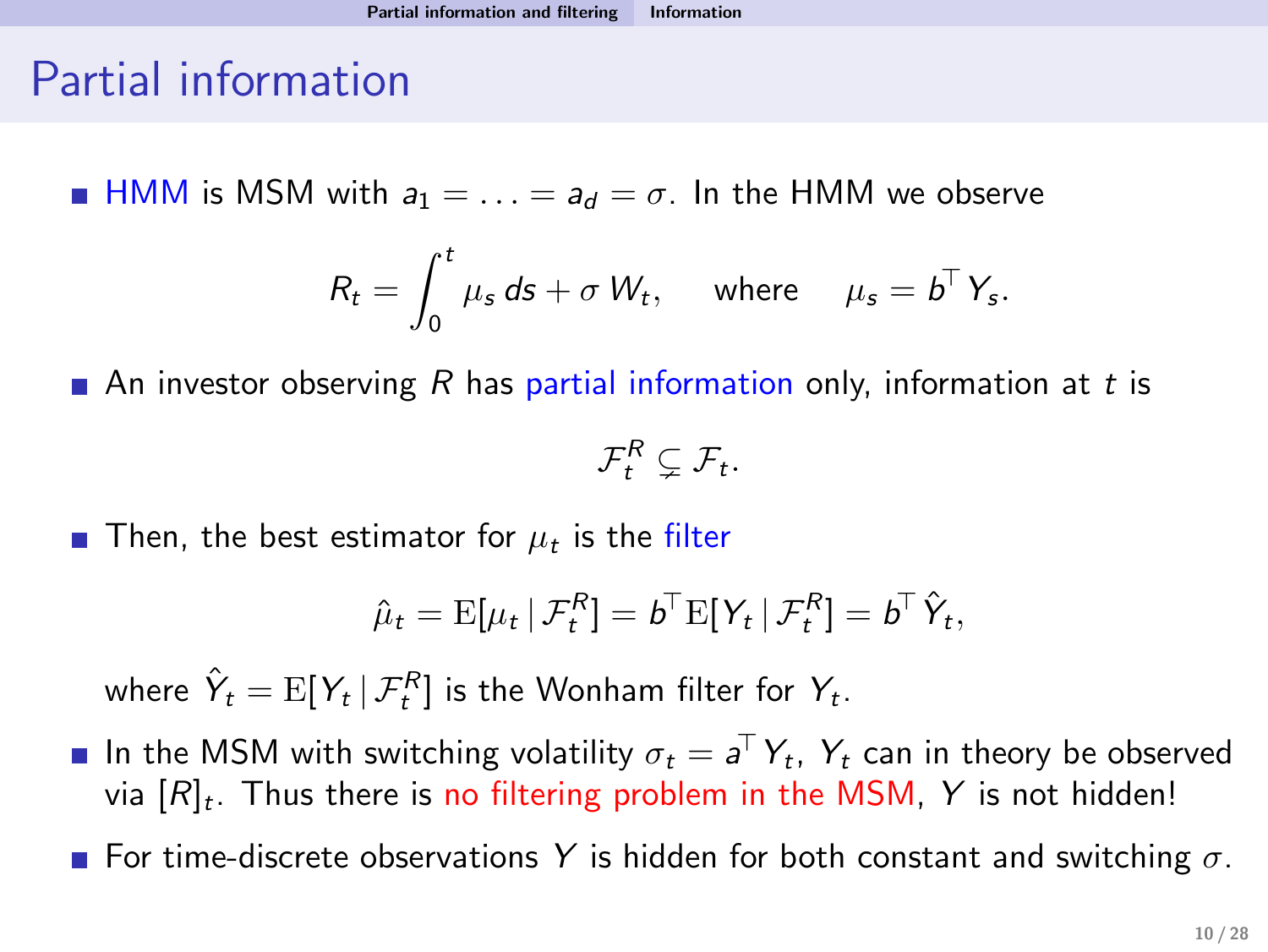# Filtering in the HMM

- We consider  $dR_t = \mu_t dt + \sigma dW_t$  and use  $dZ_t = -Z_t(\sigma^{-1}\mu_t)^{\top} dW_t$ .
- Under  $\widetilde{P} \sim P$  by  $\displaystyle{\frac{dP}{dP}=Z_T\,,\; \widetilde{W}=\sigma^{-1}R}$  is Brownian motion indep. of Y.
- We need  $\hat{\mu}_t = b^{\top} \hat{Y}_t$  for  $\hat{Y}_t = \mathrm{E}[Y_t | \mathcal{F}_t^R]$ . Let  $\hat{Z}_t = \mathrm{E}[Z_t | \mathcal{F}_t^R]$ .
- The unnormalized filter  $\rho_t(Y) := \widetilde{\mathrm{E}}[Z_t^{-1}Y_t\,|\,\mathcal{F}_t^R]$  satisfies Zakai-equation  $d\rho_t(Y) = Q^{\top} \rho_t(Y) dt + \text{Diag}(\rho_t(Y)) b \sigma^{-2} dR_t, \quad \rho_0(Y) = \text{E}[Y_0].$

Using 
$$
\hat{Z}_t^{-1} = \mathbf{1}^{\top} \rho_t(Y)
$$
, Bayes' formula yields  $\hat{Y}_t = \frac{\rho_t(Y)}{\mathbf{1}^{\top} \rho_t(Y)}$ .



<span id="page-10-0"></span>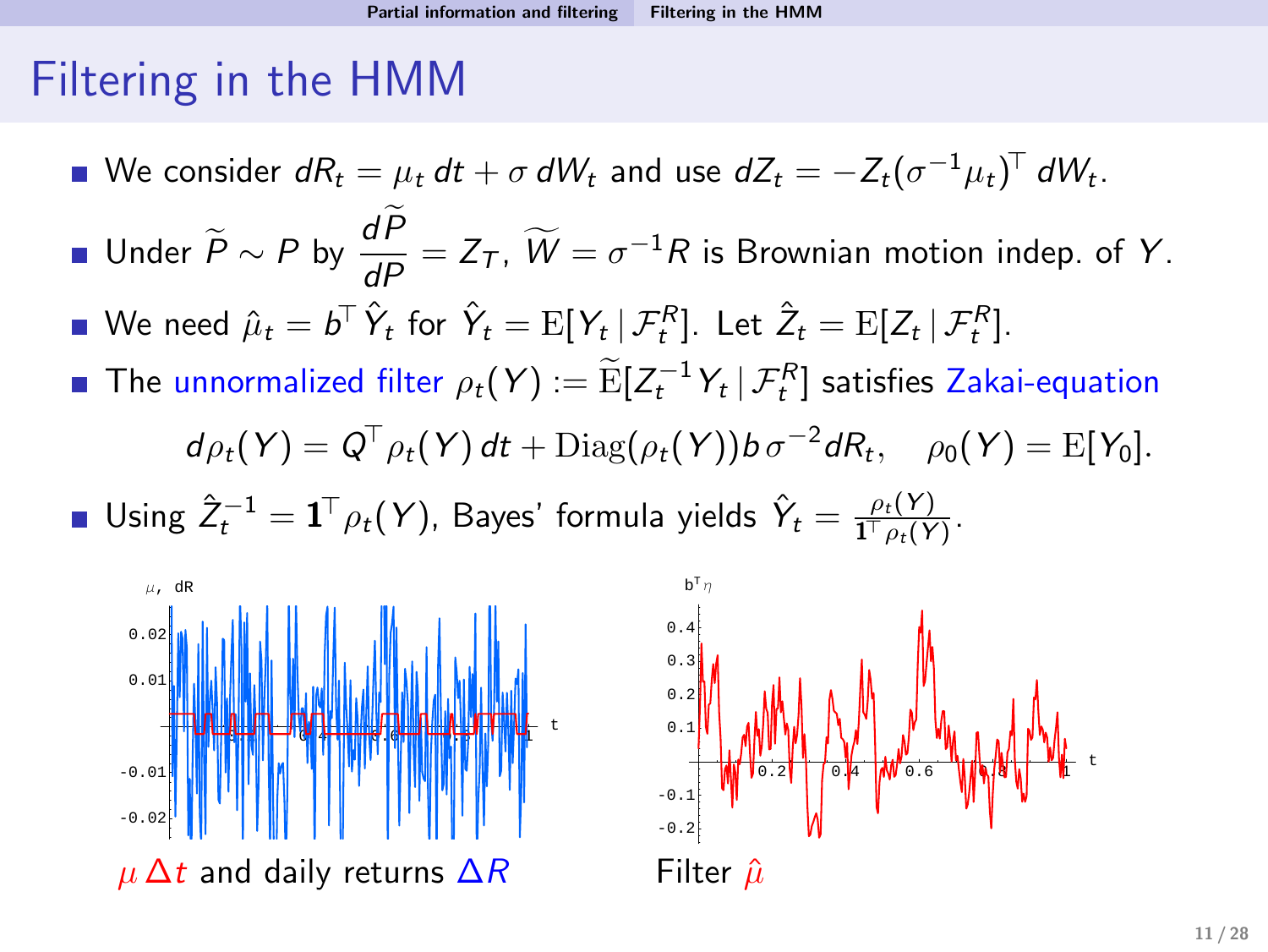<span id="page-11-0"></span>**Portfolio optimization**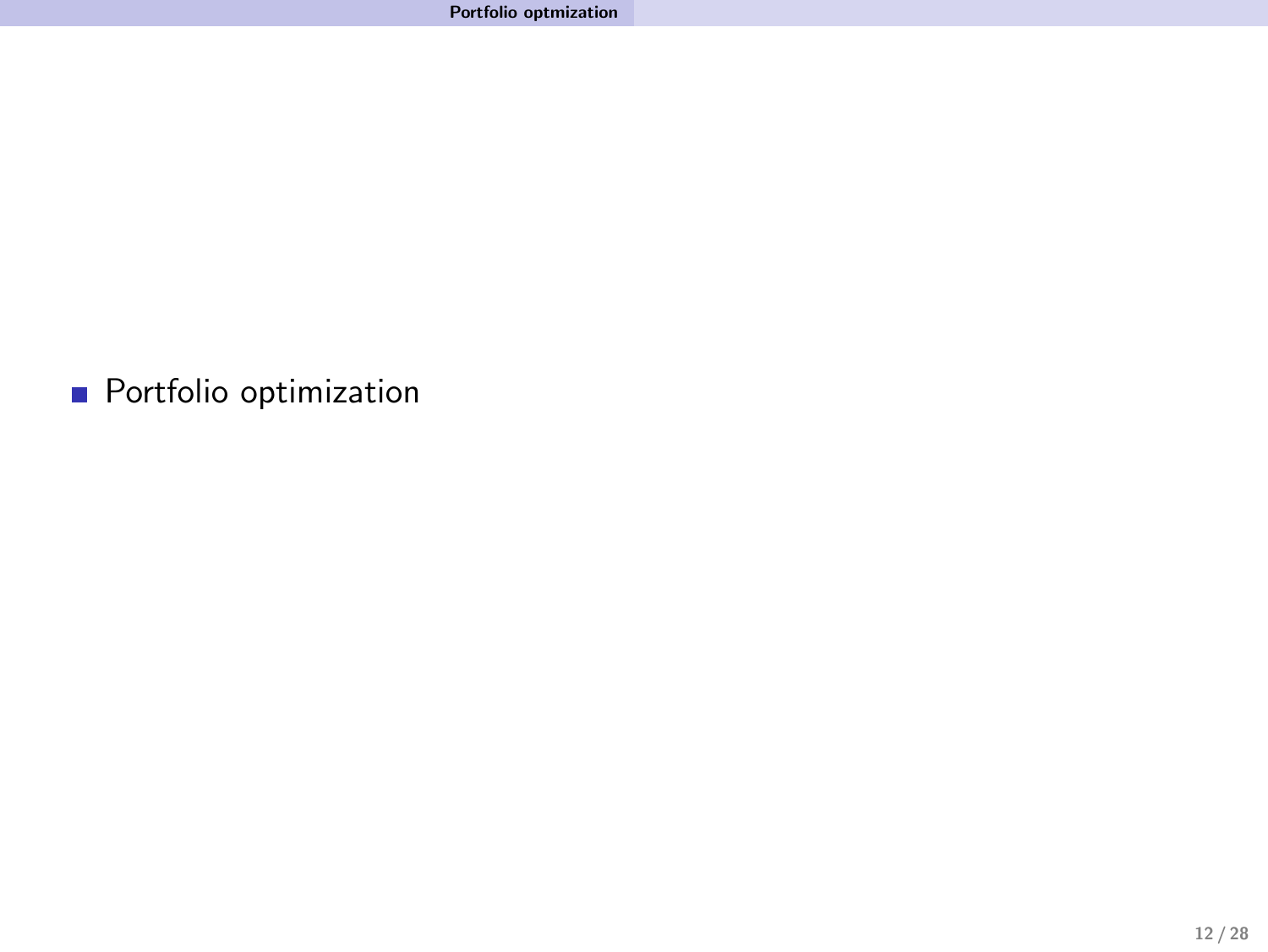# Trading in a HMM

■ One money market with interest rate 0 and one stock with returns

 $dR_t = \mu_t dt + \sigma dW_t$ 

- $\blacksquare$   $X_t$  wealth (portfolio value) at t.
- $\pi = (\pi_t)_{t \in [0,\mathcal{T}]}$  trading strategy  $\pi_t$  is fraction of wealth  $X_t$  invested in stock.  $\pi$  has to be  $\mathcal{F}^R$ -adapted.
- $X_t = X_t^{\pi}$  is controlled by  $\pi$ .
- For initial capital  $x_0 > 0$  we have

<span id="page-12-0"></span>
$$
dX_t=X_t\,\pi_tdR_t,\quad X(0)=x_0.
$$

 $\blacktriangleright X_t(1 - \pi_t)$  is invested in the money market (self-financing).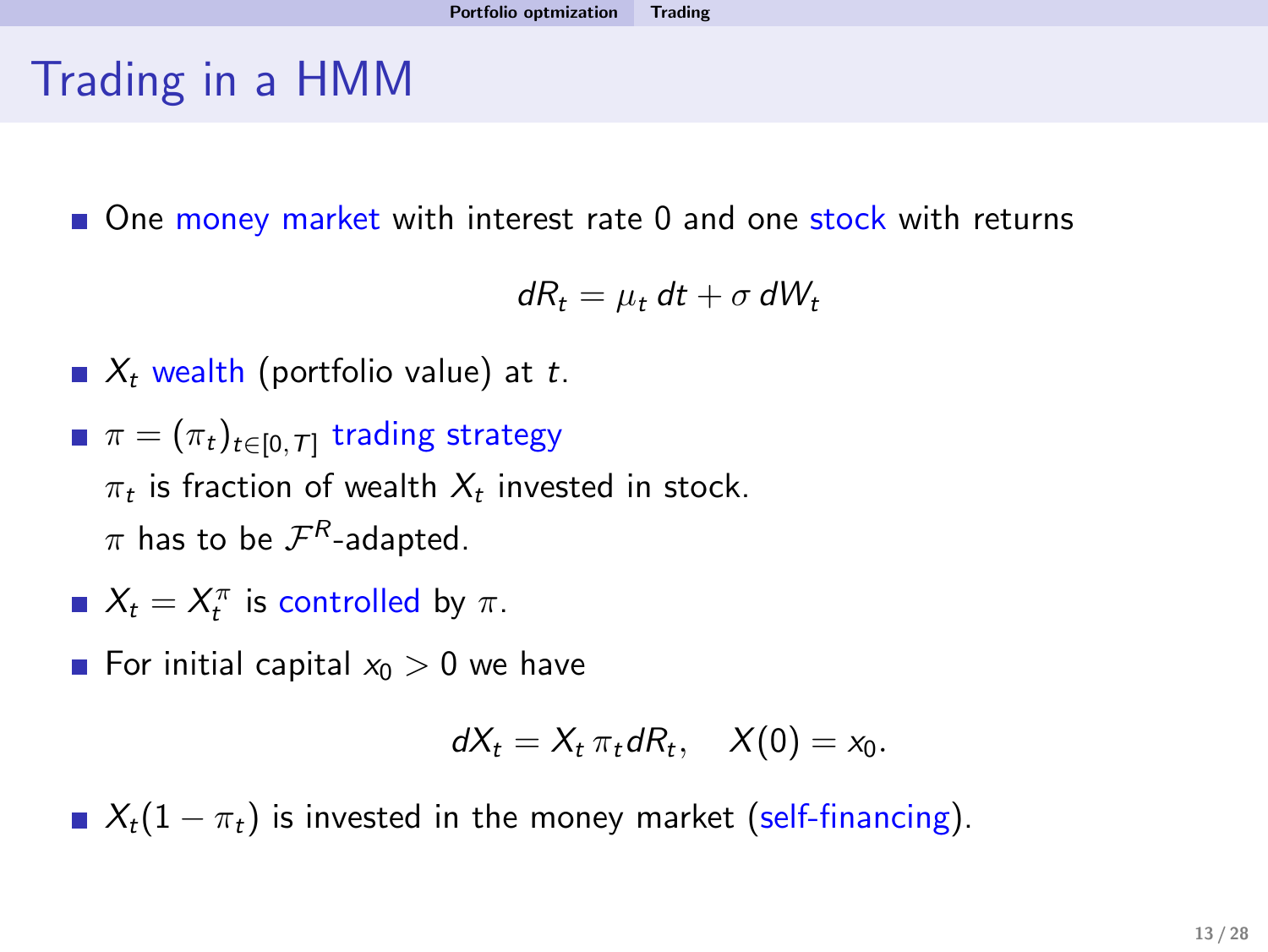# Utility maximization

Evaluation of terminal wealth by increasing, concave utility function  $U$ , e.g.

$$
U_{\alpha}(x) = \frac{x^{\alpha}}{\alpha}, \ \alpha < 1, \alpha \neq 1
$$
 or  $U_0(x) = \log(x)$ .

**Stochastic control problem:** Maximize expected utility

 $E[U(X_T^{\pi})]$  over admissible  $\pi$  for  $x_0 > 0$ .

■ For constant  $\mu$ 

<span id="page-13-0"></span>
$$
\pi^*_t = \frac{1}{1-\alpha} \frac{\mu}{\sigma^2}, \quad t \in [0, T], \quad \text{Merton strategy.}
$$

For non-constant  $\mu$  we expect a dependency on  $\hat{\mu}_t$  and its dynamics. In general  $X^*_{\mathcal{T}} = (U')^{-1}(y\hat{Z}_{\mathcal{T}})$ , where  $\hat{Z}_{\mathcal{T}} = \mathrm{E}[Z_{\mathcal{T}} | \mathcal{F}^R_{\mathcal{T}}]$ ,  $\widetilde{\mathrm{E}}[X^*_{\mathcal{T}}] = x_0$ .  $\pi^*$  from  $\int_0^T (\pi_t^*) \sigma d\widetilde{W}_t = X_T^* - x_0 = \int_0^T \mathrm{E}[D_t X_T^* | \mathcal{F}_t^R] d\widetilde{W}_t$  if latter exists.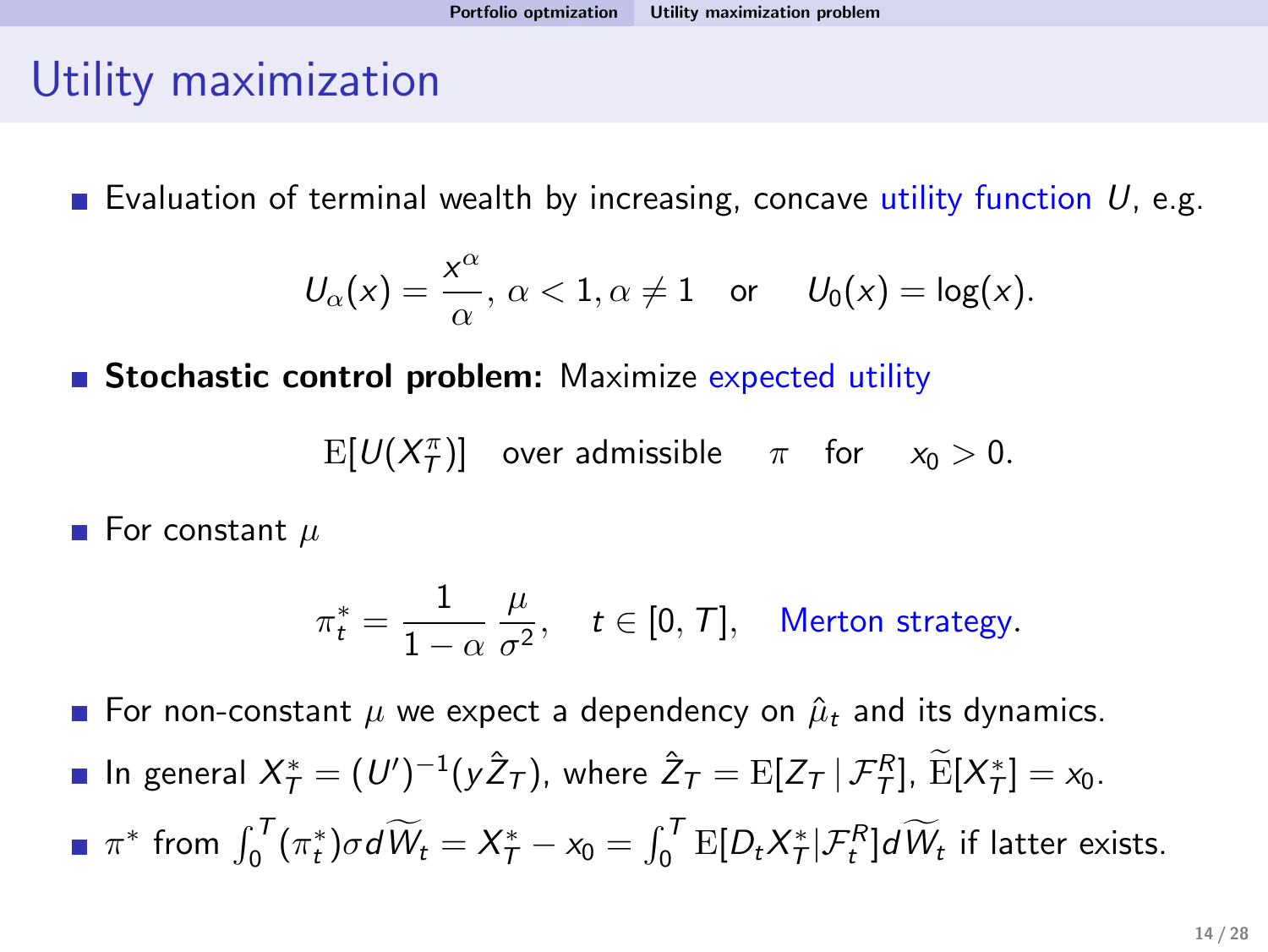# Optimal trading strategies

In the HMM  $(S./Haussmann 2004)$ 

$$
\pi_t^* = \frac{1}{(1-\alpha) \mathbb{E} \left[ \hat{Z}_{t,\mathcal{T}}^{\frac{\alpha}{\alpha-1}} | \rho_t \right]} \left\{ \sigma^{-2} b^{\top} \hat{Y}_t \mathbb{E} \left[ \hat{Z}_{t,\mathcal{T}}^{\frac{2\alpha-1}{\alpha-1}} | \rho_t \right] + \sigma^{-1} \mathbb{E} \left[ \hat{Z}_{t,\mathcal{T}}^{\frac{2\alpha-1}{\alpha-1}} \int_t^{\mathcal{T}} (D_t \rho_{t,s}) b \sigma^{-2} dR_s | \rho_t \right] \right\}.
$$

For  $U = \log$  this becomes  $\pi_t^* = \sigma^{-2} \hat{\mu}_t = \sigma^{-2} b^{\top} \hat{Y}_t$ .

■ In the MSM (Bäuerle/Rieder 2004) for

<span id="page-14-0"></span>
$$
\pi^*_t = \frac{1}{1-\alpha} \, \frac{b^\top \, \Upsilon_t}{(a^\top \, \Upsilon_t)^2}.
$$

For  $U = \log$  this becomes  $\pi_t^* = \sigma_t^{-2} \mu_t = (a^T Y_t)^{-2} b^T Y_t$ .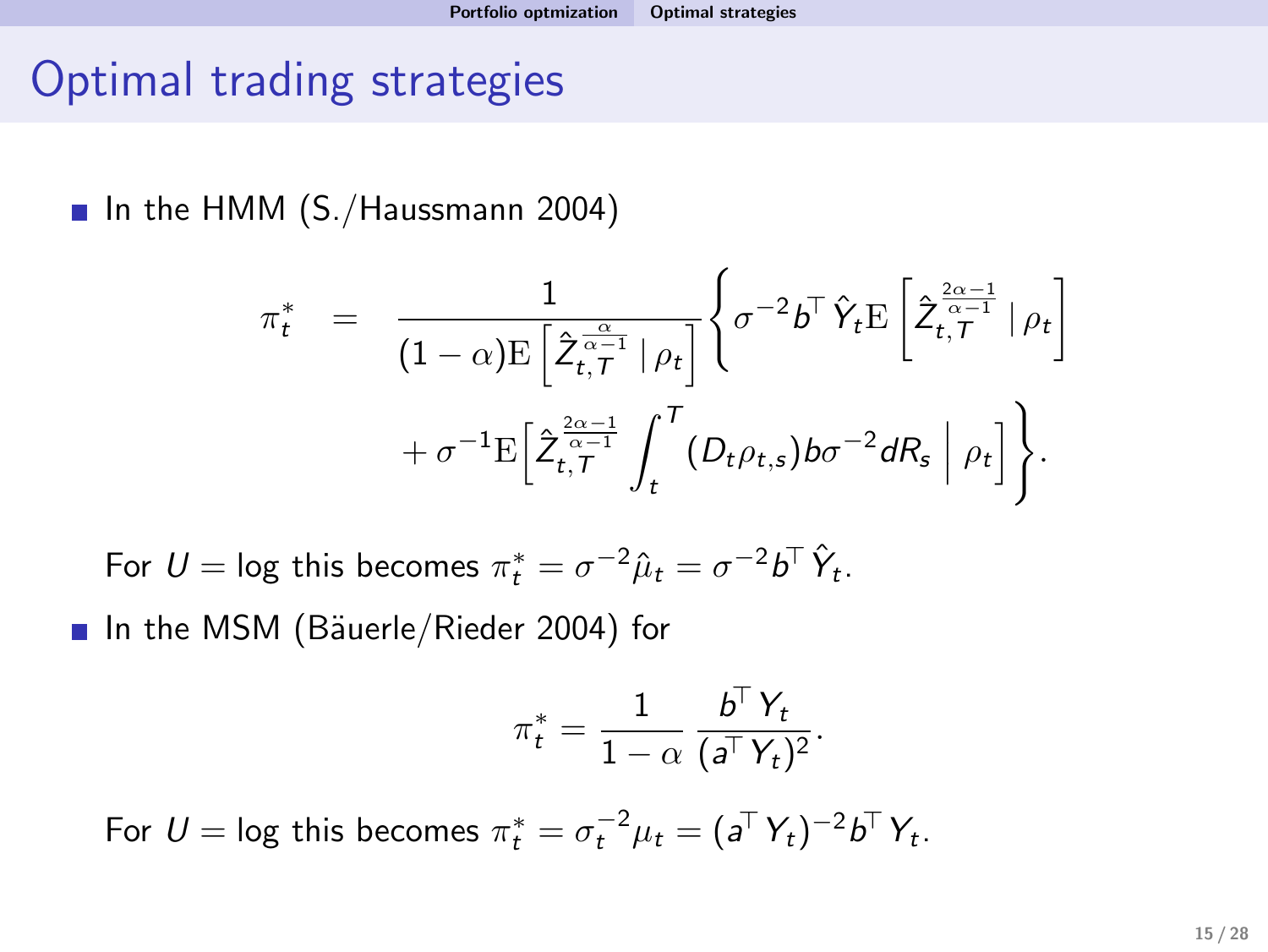<span id="page-15-0"></span>Continuous versus discrete time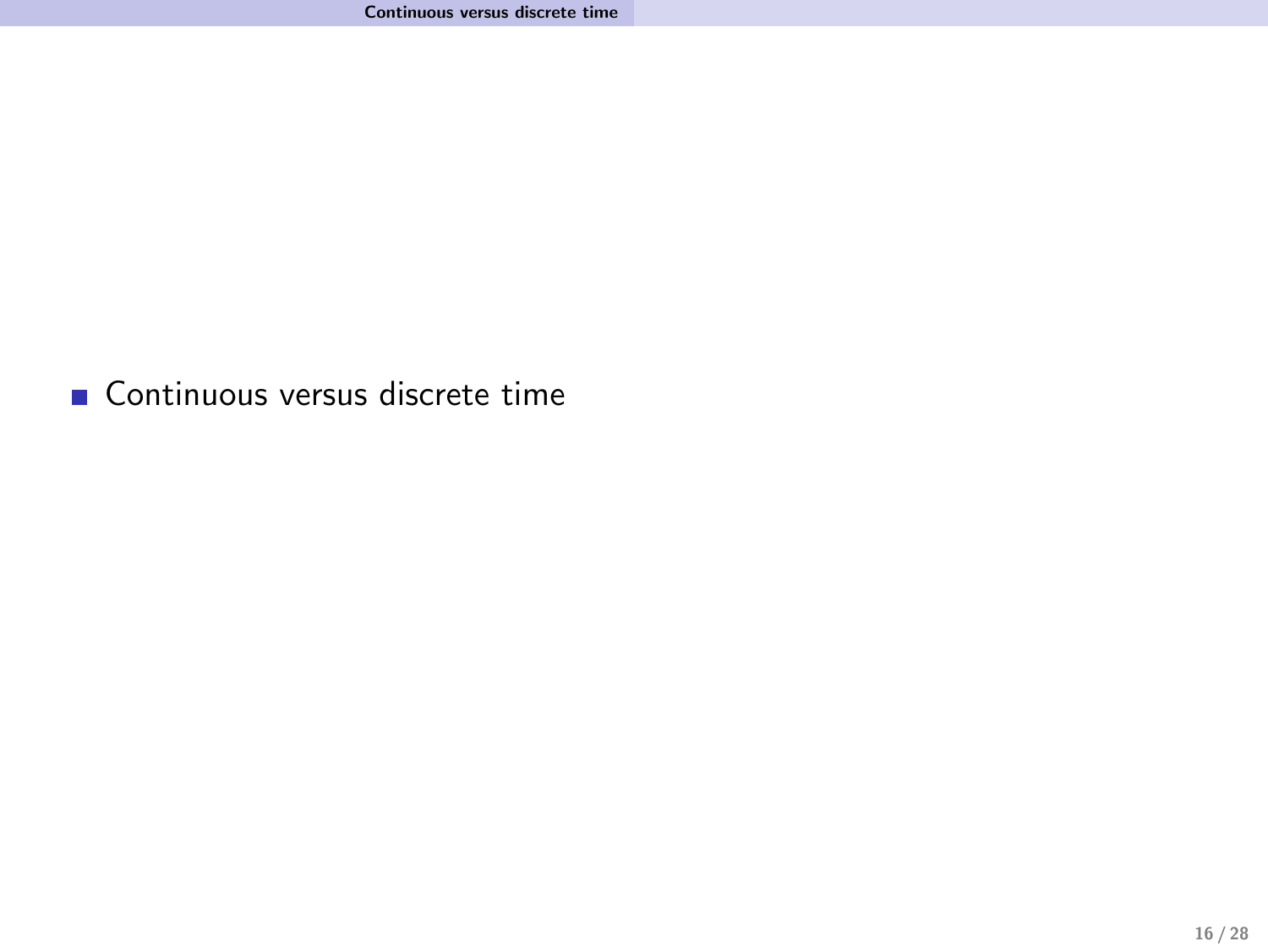# Optimal risky fractions in the HMM

For utility functions  $U_0(x) = \log(x)$  and  $U_\alpha(x) = x^\alpha/\alpha$ ,  $\alpha < 1$ ,  $\alpha \neq 0$ :



<span id="page-16-0"></span>Optimal risky fractions  $\pi_t^*$  for  $\alpha = 0.2$ , log,  $\alpha = -0.5$ ,  $\alpha = -5$ .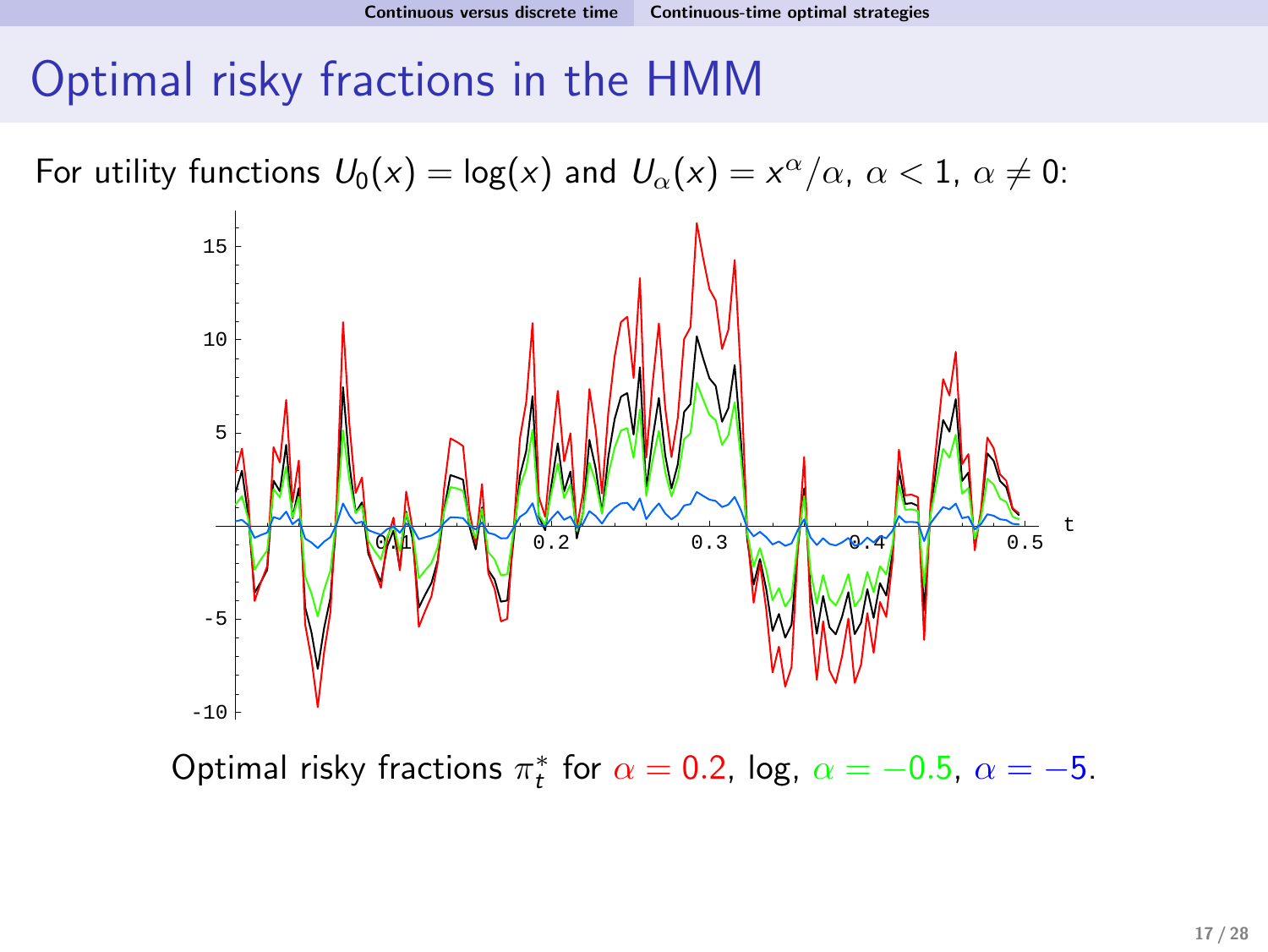# Implementation of optimal strategies

- For maximizing  $E[\log(X_T^{\pi})]$ , the optimal risky fraction is  $\pi^*_t = \sigma^{-2}\hat{\mu}_t$ .
- Constrained strategy: No short selling, no borrowing: Cut off  $\pi^*$  at 0, 1.
- Average log-utilities (500 simulations) for different trading frequencies:

| strategy                                                                                                                                                                                                                                                                                                            |  |                                   |  | $10$ /day 5/day 4/day 2/day daily every 2 days |
|---------------------------------------------------------------------------------------------------------------------------------------------------------------------------------------------------------------------------------------------------------------------------------------------------------------------|--|-----------------------------------|--|------------------------------------------------|
| $\frac{1}{2}$ $\frac{1}{2}$ $\frac{1}{2}$ $\frac{1}{2}$ $\frac{1}{2}$ $\frac{1}{2}$ $\frac{1}{2}$ $\frac{1}{2}$ $\frac{1}{2}$ $\frac{1}{2}$ $\frac{1}{2}$ $\frac{1}{2}$ $\frac{1}{2}$ $\frac{1}{2}$ $\frac{1}{2}$ $\frac{1}{2}$ $\frac{1}{2}$ $\frac{1}{2}$ $\frac{1}{2}$ $\frac{1}{2}$ $\frac{1}{2}$ $\frac{1}{2}$ |  | 0.256  0.246  0.230  0.192  0.165 |  |                                                |

for  $d=2, \ \sigma=0.4, \ b^\top=(2.5, -1.5), \ Q_{12}=60, \ Q_{21}=40,$  i.e.  $\text{E}[\mu_t]=0.1.$ 

- $\blacksquare$  In discretized model same results as for constrained strategy.
- **Thus in the HMM, the discretized model is well approximated by the** continuous time model with constraints (or with mild parameters).
- Optimal constrained strategy in continuous-time MSM leads to optimal expected utilities about 0.968 versus 0.192.
- <span id="page-17-0"></span>**Thus, continuous-time MSM is poor approximation for discrete-time MSM.**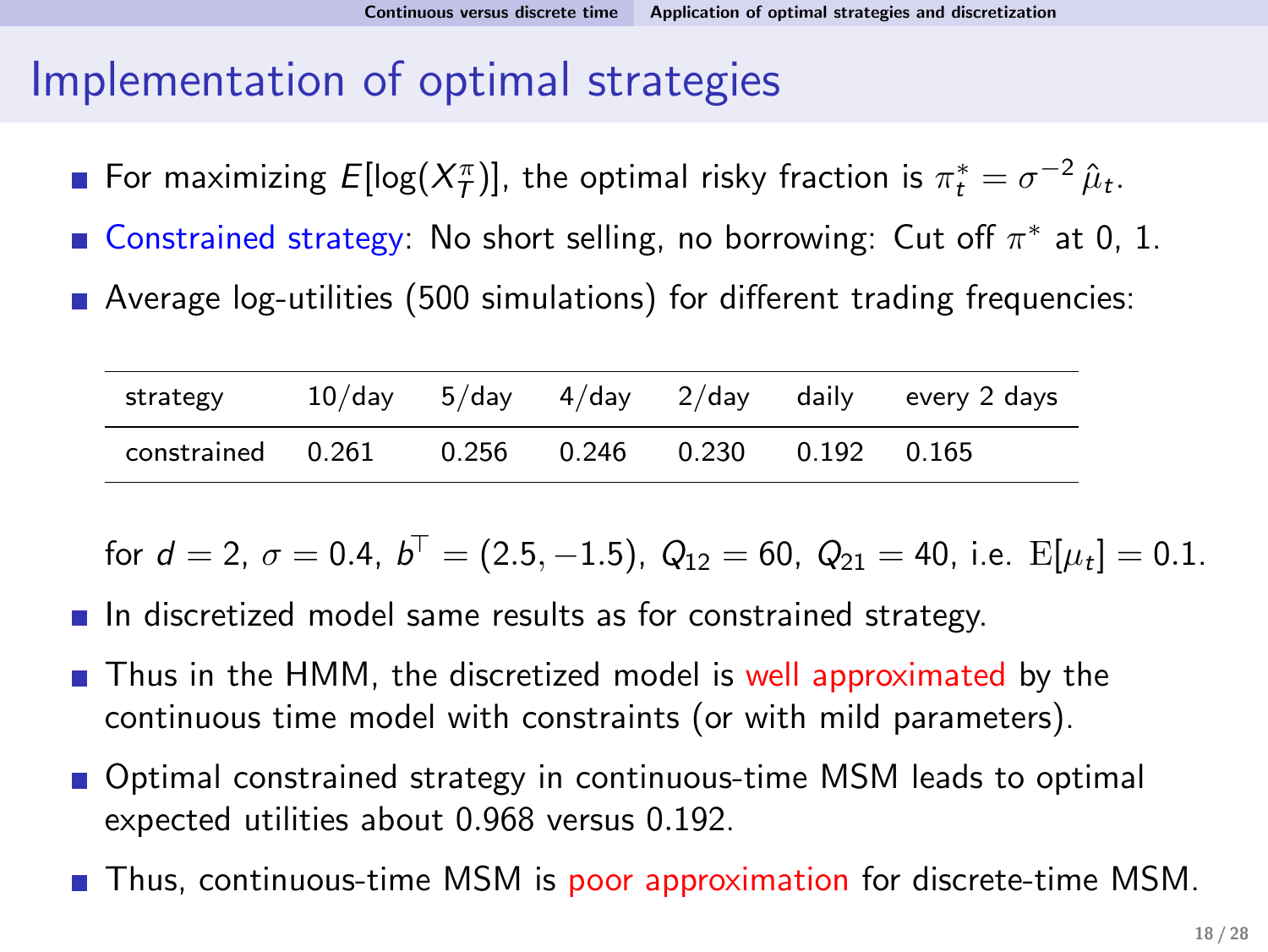# Reminder

Reminder: From the econometric properties, the continuous-time MSM is preferable to the continuous-time HMM.



<span id="page-18-0"></span>

MSM over 10 years **HMM** over 10 years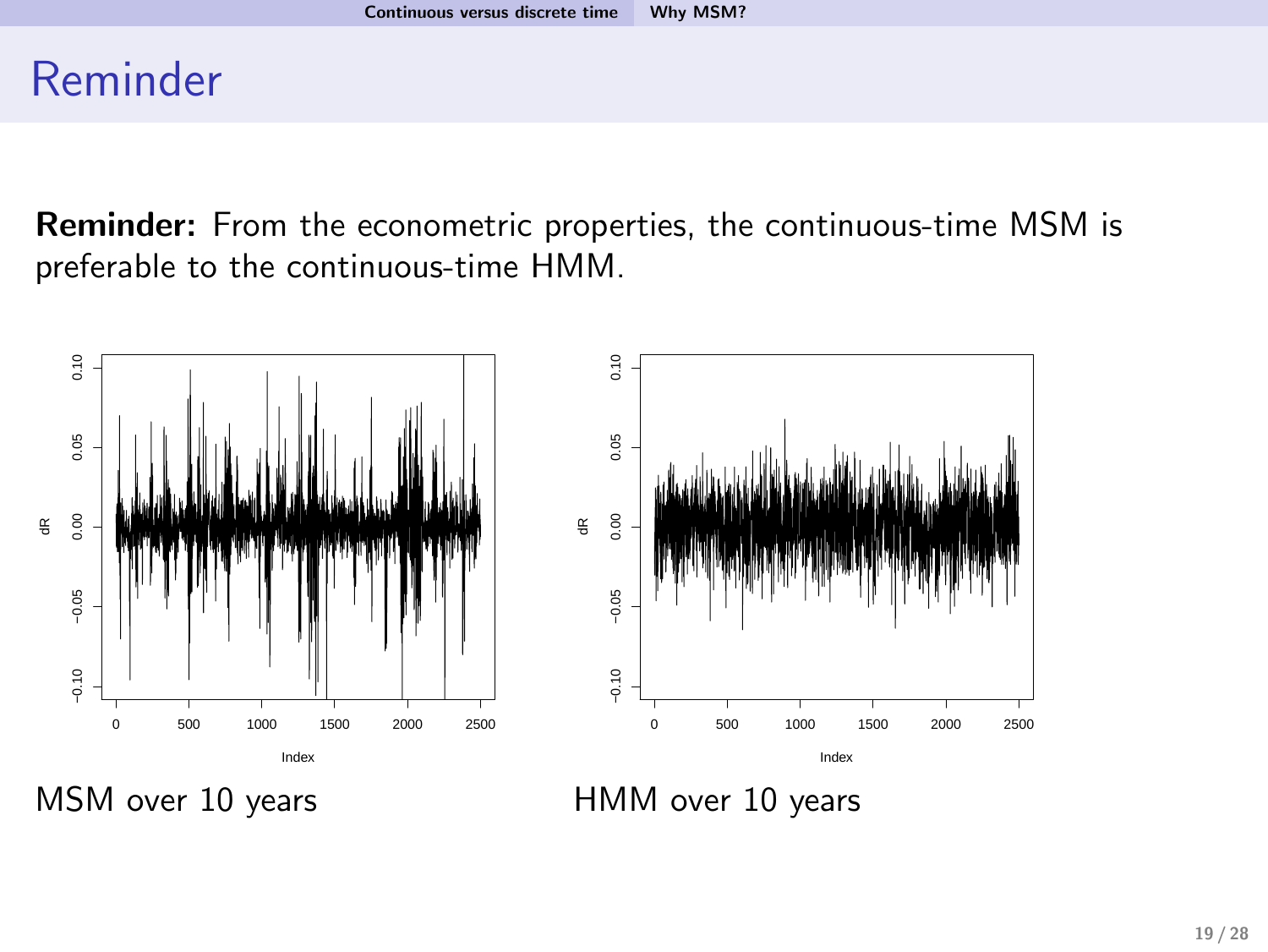<span id="page-19-0"></span>**HMMs** with non-constant volatility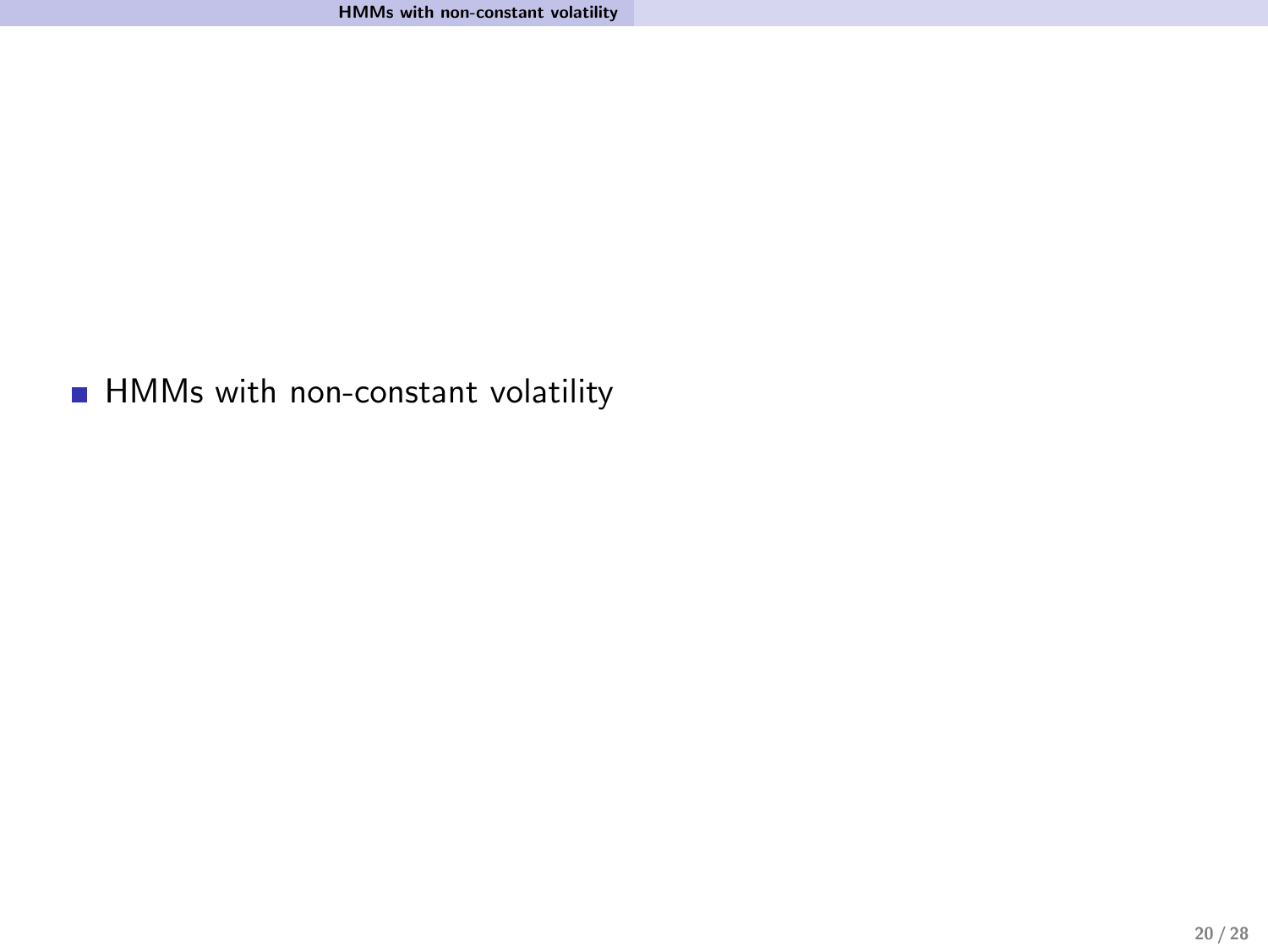## MSM versus HMM with non-constant volatility

- $\blacksquare$  The continuous-time MSM is a poor approximation for the discrete time model in view of portfolio optimization.
- I Idea: Consider a HMM with a non-constant volatility model.

<span id="page-20-0"></span>
$$
dR_t = b^{\top} Y_t + \sigma_t dW_t,
$$

where  $\sigma_t = f(\hat{Y}_t)$ , as approximation for the MSM.

- **This yields consistent continuous-time approximations, since** 
	- For non-constant  $\sigma_t$  filters can be computed (Haussmann/S. 2004).
	- For non-constant  $\sigma_t$ , optimal strategy  $\pi^*_t$  can be computed as above. It then has an additional term due to the dynamics of  $\sigma_t$ .
	- The dependency can be modelled such that  $f(Y_t) = a^{\top} Y_t$ .
- Any dynamic volatility model w.r.t.  $\widetilde{W}$  can be used.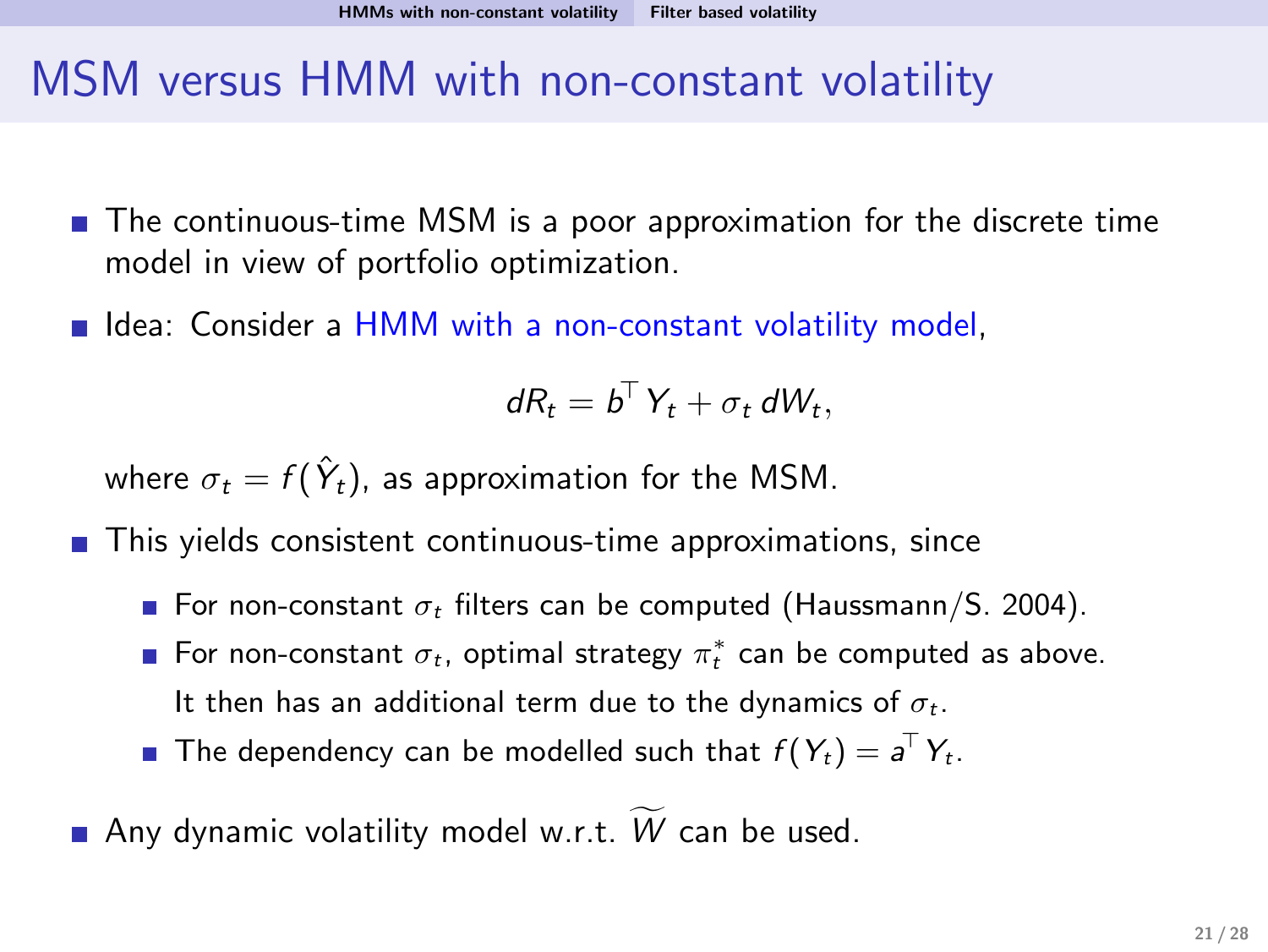# Daily returns and volatility process





<span id="page-21-0"></span>

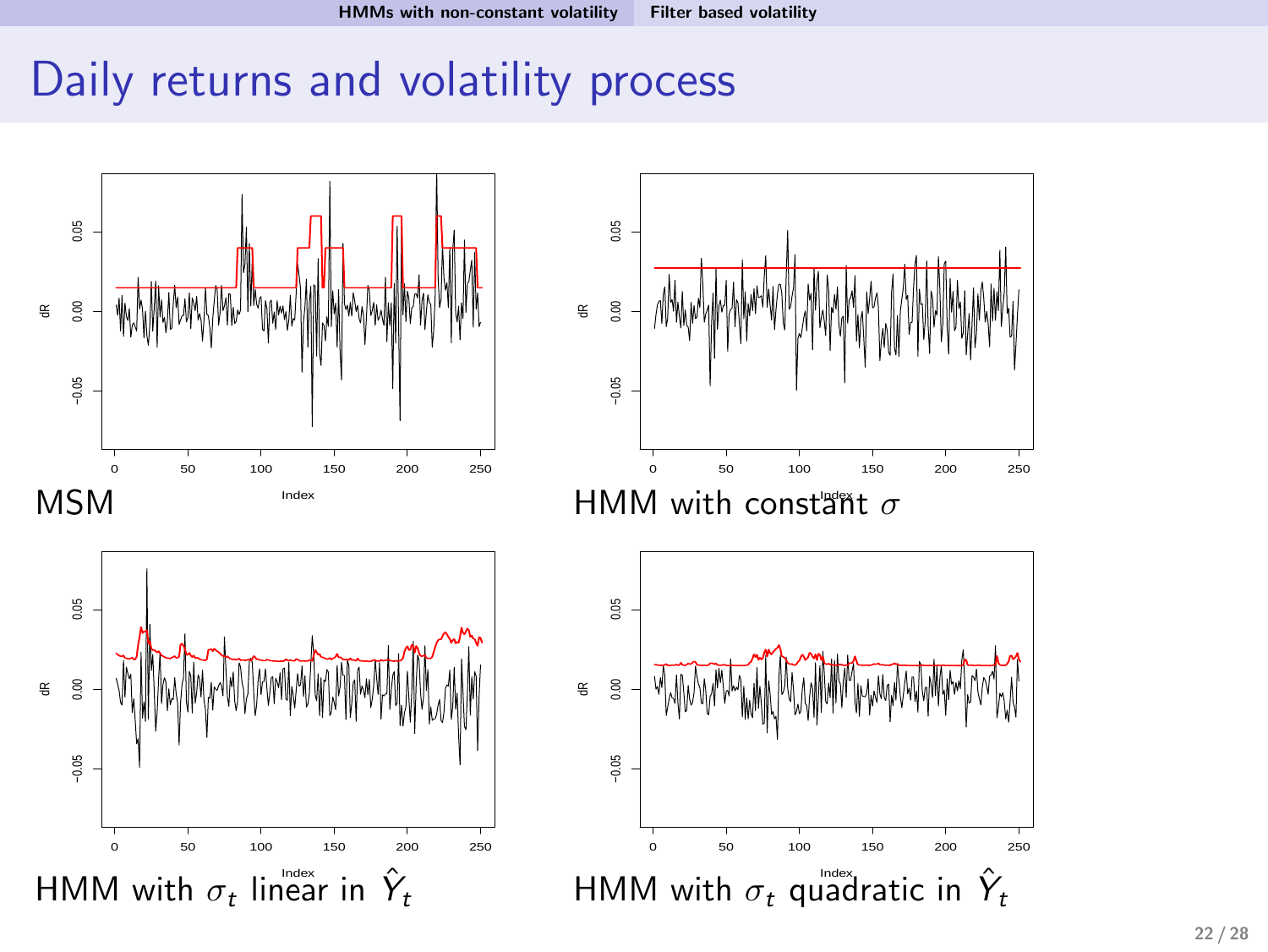# HMM with non-constant volatility closest to MSM

\n- Consider for 
$$
\mathcal{F}^R
$$
 adapted  $(\sigma_t)_{t \in [0, T]}$
\n- $dR_t = b^{\top} Y_t dt + a^{\top} Y_t dW_t$  and  $dR_t^H = b^{\top} Y_t dt + \sigma_t dW_t$
\n

■ The mean squared distance of the return processes is

$$
\text{MSE}(R, R^H) = \frac{1}{T} \mathbb{E}\left[\int_0^T (R_t - R_t^H)^2 dt\right].
$$

We have

$$
MSE(R, R^{H}) = \frac{1}{T} \int_0^T \int_0^t E\left[ (a^T Y_s - \sigma_s)^2 \right] ds dt.
$$

**This is minimized by** 

<span id="page-22-0"></span>
$$
\sigma_t = \mathrm{E}\left[a^{\top} Y_t \,|\, \mathcal{F}_t^R\right] = a^{\top} \hat{Y}_t.
$$

In this sense, the HMM with  $\sigma_t = a^{\top} \hat{Y}_t$  is the HMM closest to MSM.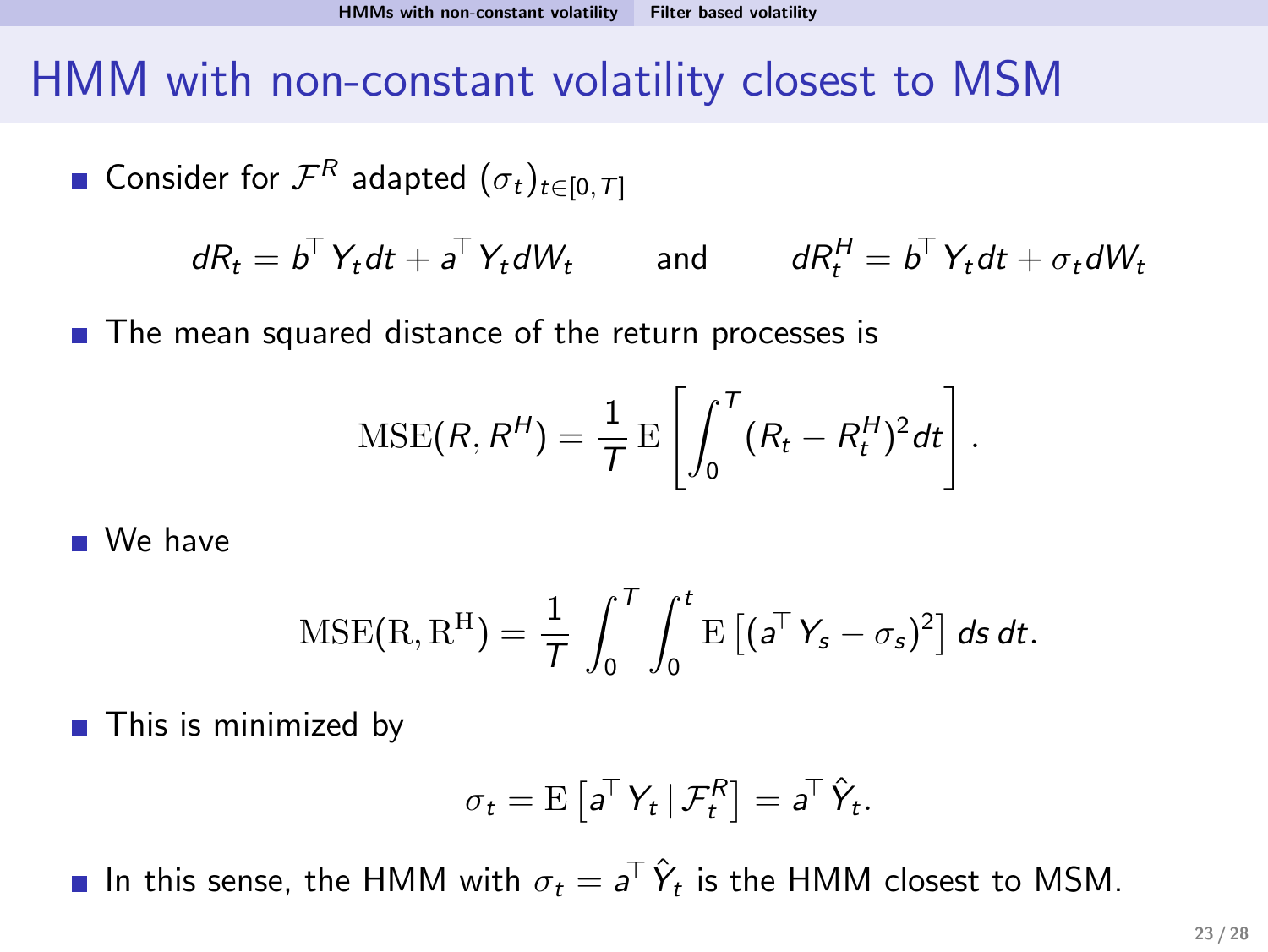# Comparison of some econometric properties

Square distance of HMM with  $\sigma_t$  and MSM with volatility  $a^{\top} Y_t$  is minimized by

$$
\sigma_t = f(\hat{Y}_t) = a^{\top} \hat{Y}_t.
$$



<span id="page-23-0"></span>MSM vs. HMM with  $\sigma_t$ 



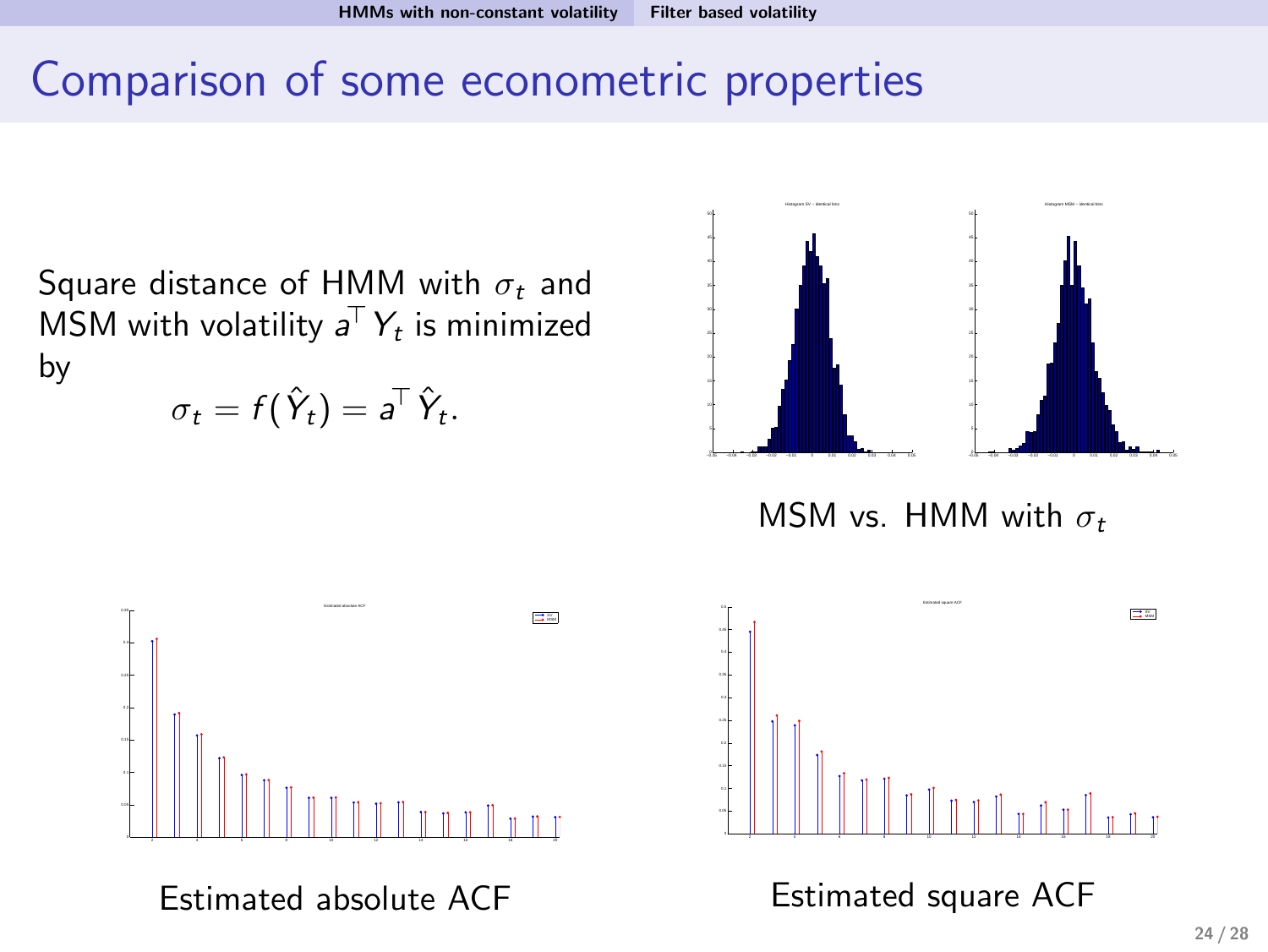<span id="page-24-0"></span>[Conclusion](#page-24-0)

#### Conclusion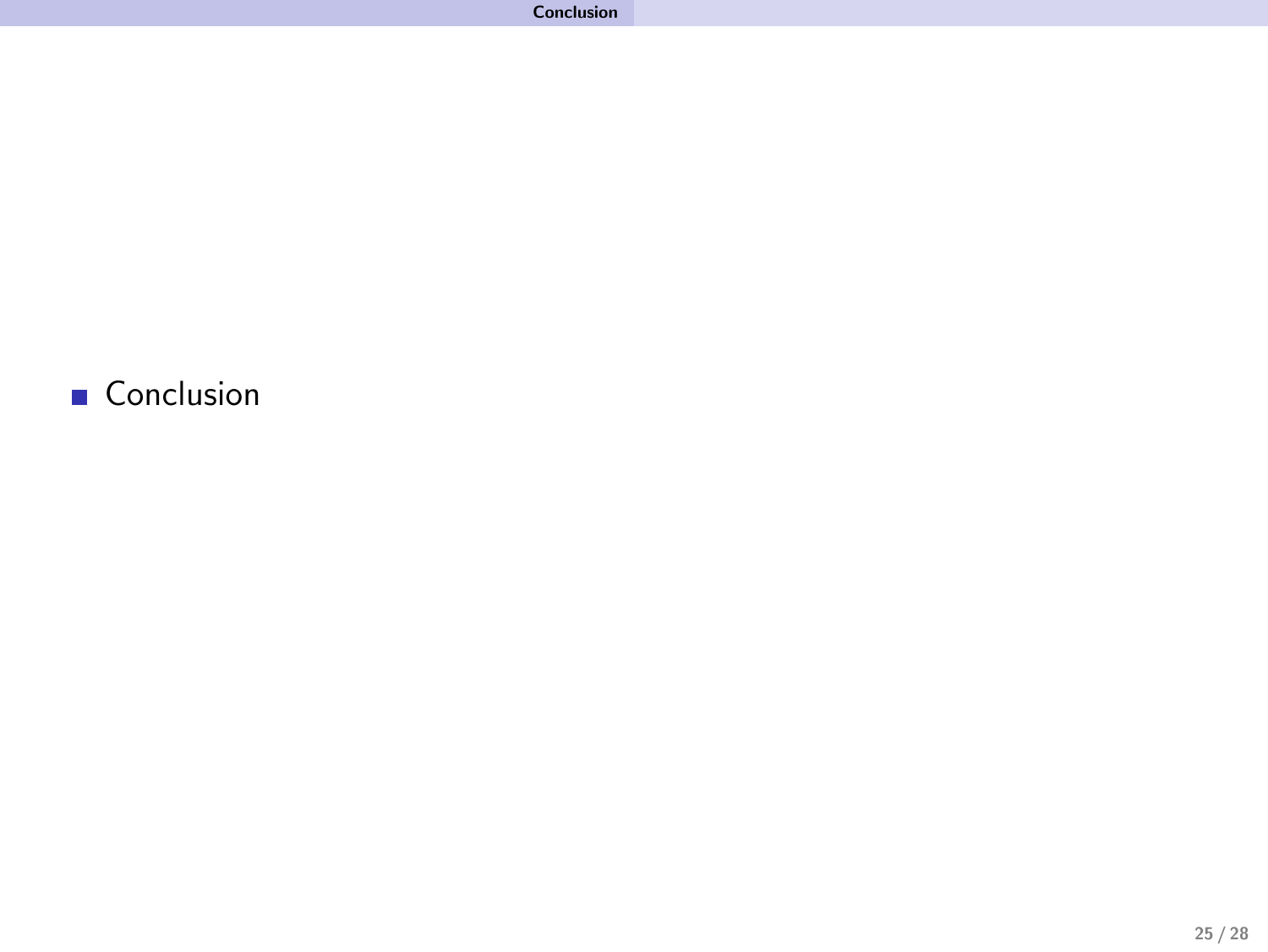# Model choice, risk constraints and expert opinions

- Model choice: Wrong model might work better in view of estimation errors: In a Black Scholes model with  $\mu \in [a, b]$  using an HMM with states a, b outperforms using constant but estimated  $\mu$ .
- **Suitable bounds a, b can be obtained by semi-dynamic risk constraints, see** Cuoco/He/Issaenko 2007, Putschögl/S. 2011.
- Static risk constraints on the distribution of the terminal wealth can be included. E.g., for  $\varepsilon = 0.01$  and binding constraint  $\mathrm{E}[\hat{Z}_T(X_T^* - q)^{-}] = \varepsilon$ :



<span id="page-25-0"></span>

Pdf of  $X^*$  without and with risk constraint  $q = 0.9$  (atom 2.94%) Pdf of  $X^*$  without and with risk constraint  $q = 1.0$  (atom 40.21%) See Basak/Shapiro 2001, Gabih/S./Wunderlich 2009, S./Wunderlich 2010 ■ Expert opinions: Frey/Gabih/Wunderlich 2012/14, G./Kondakji/S./W. 2014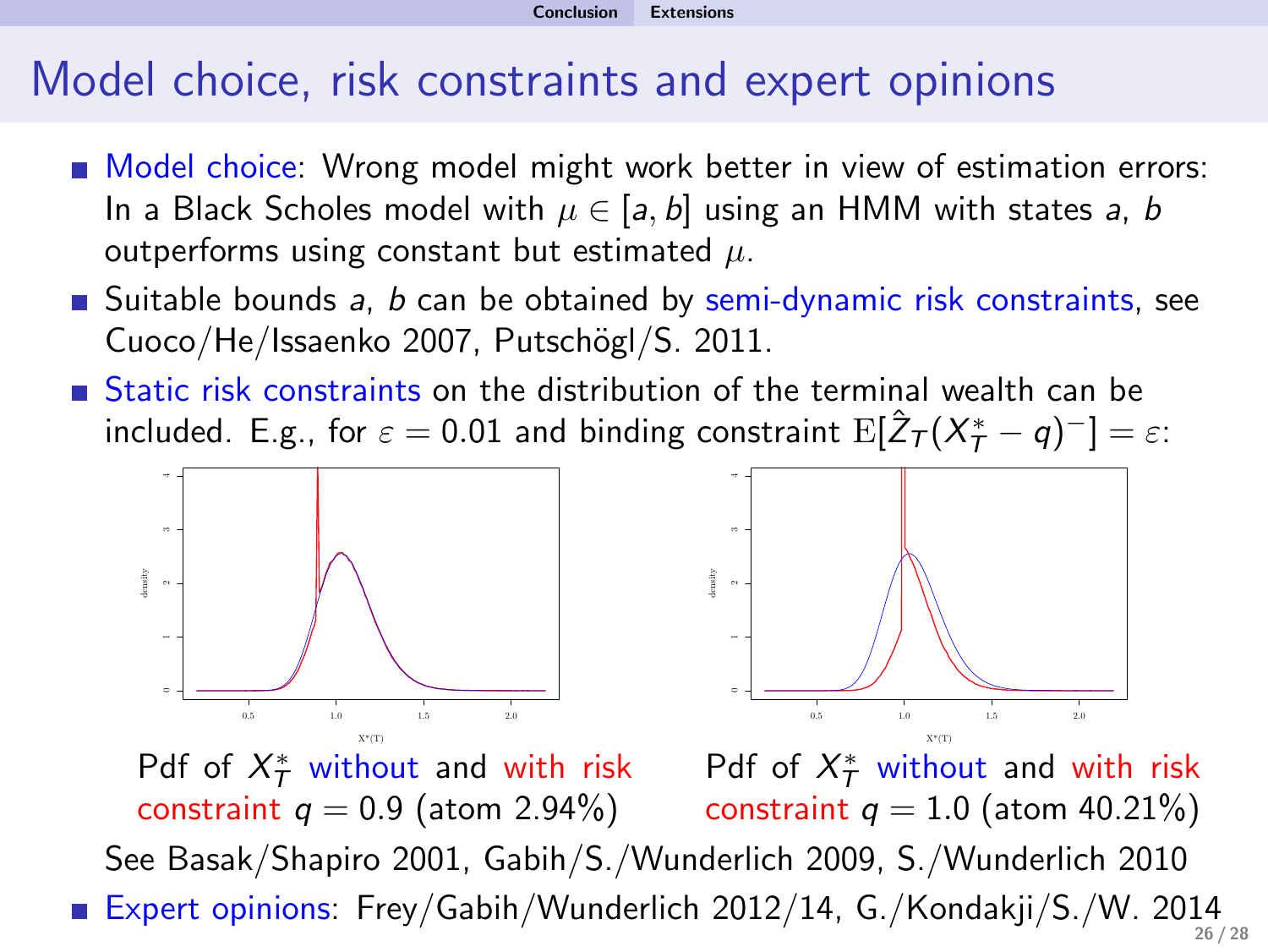# Summary and related models

- Differences of HMM and MSM.
	- **In HMM:** Full and partial information. Partial information with constraints on strategy is consistent approximation for discrete-time model.
	- In MSM: In continuous time only full information. No good approximation for discretized model.
	- But MSM has better econometric properties
	- **HMM** with non-constant volatility might be a good compromise.
	- Non-constant volatility can be chosen to minimize distance HMM–MSM.
- Filtering, estimation and optimization work for *n* stocks.
- Similar questions regarding continuous versus discrete-time model for models with Lévy noise with compound Poisson part.
- <span id="page-26-0"></span>Other models for  $\mu$  which allow for explicit filtering and computation of optimal strategies:
	- $\mu$  as an Ornstein-Uhlenbeck process; leads to Kalman filtering (Lakner 1998).